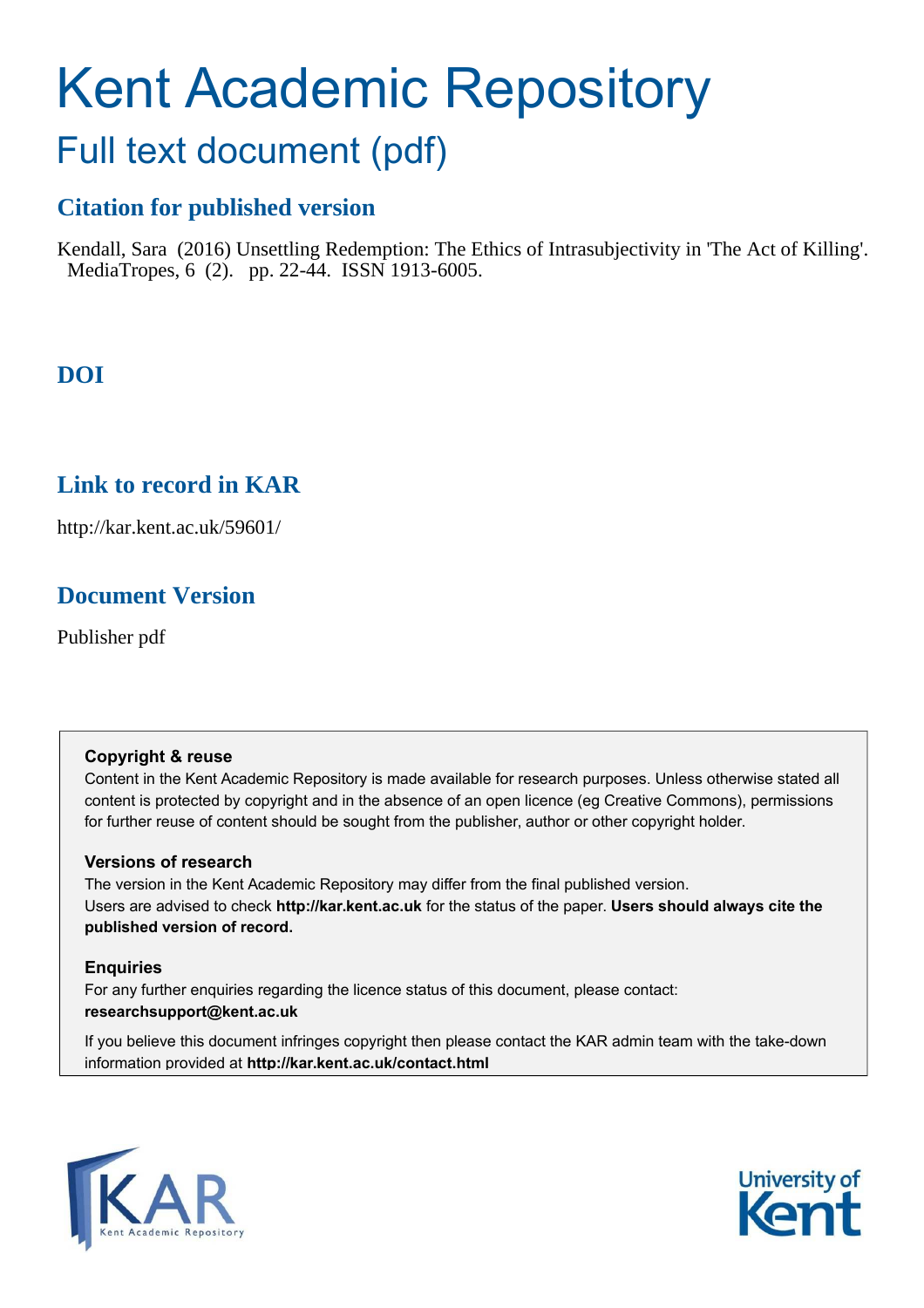### **UNSETTLING REDEMPTION: THE ETHICS OF INTRASUBJECTIVITY IN** *THE ACT OF KILLING*

**SARA KENDALL**

"Dostoyevsky was concerned with psychology; he made visible the criminal element hidden in each person. Brecht is concerned with politics; he makes visible the element of crime hidden in all business."

—Walter Benjamin $<sup>1</sup>$ </sup>

#### **I. Between** *Psyche* **and** *Polis*

 $\overline{a}$ 

*The Act of Killing* (2012) resists clear categorization as a cultural artefact. Neither documentary nor dramatization, it inhabits a space between, offering a novel approach to cinematic representations of historical violence. Referencing the period surrounding the overthrow of Indonesian president Sukarno by a military coup in the mid-1960s that brought US-backed General Suharto to power, the film focuses on several mid-level agents of an anti-communist purge that resulted in the deaths of half a million to two million people.<sup>2</sup> By following a group of former paramilitary killers through dramatic re-enactments of their crimes, it lends material resources and an international platform to the

<sup>1</sup> Walter Benjamin, "Brecht's *Threepenny Novel*," in *Reflections: Essays, Aphorisms, Autobiographical Writings* (New York: Schocken Books, 1978), 201.

 $2^2$  The figure here is the filmmaker's own, drawn from a co-authored introduction to an edited volume. See Joram ten Brink and Joshua Oppenheimer (eds.), *Killer Images: Documentary Film, Memory and the Performance of Violence* (New York: Wallflower Press/Columbia University Press, 2012). For the broader history of the period, see Ariel Heryanto, *State Terrorism and Political Identity in Indonesia: Fatally Belonging* (New York: Routledge, 2006); John Roosa, *Pretext for Mass Murder: The September 30th Movement and Suharto's Coup d'État in Indonesia* (Madison: University of Wisconsin Press, 2006); and Max Lane, *Catastrophe in Indonesia* (Chicago: University of Chicago Press/Seagull Books, 2010); see also Robert Cribb, "The Indonesian Massacres," in Samuel Totten and William S. Parsons (eds.), *Century of Genocide*, 3rd ed. (New York: Routledge, 2008), 235–262.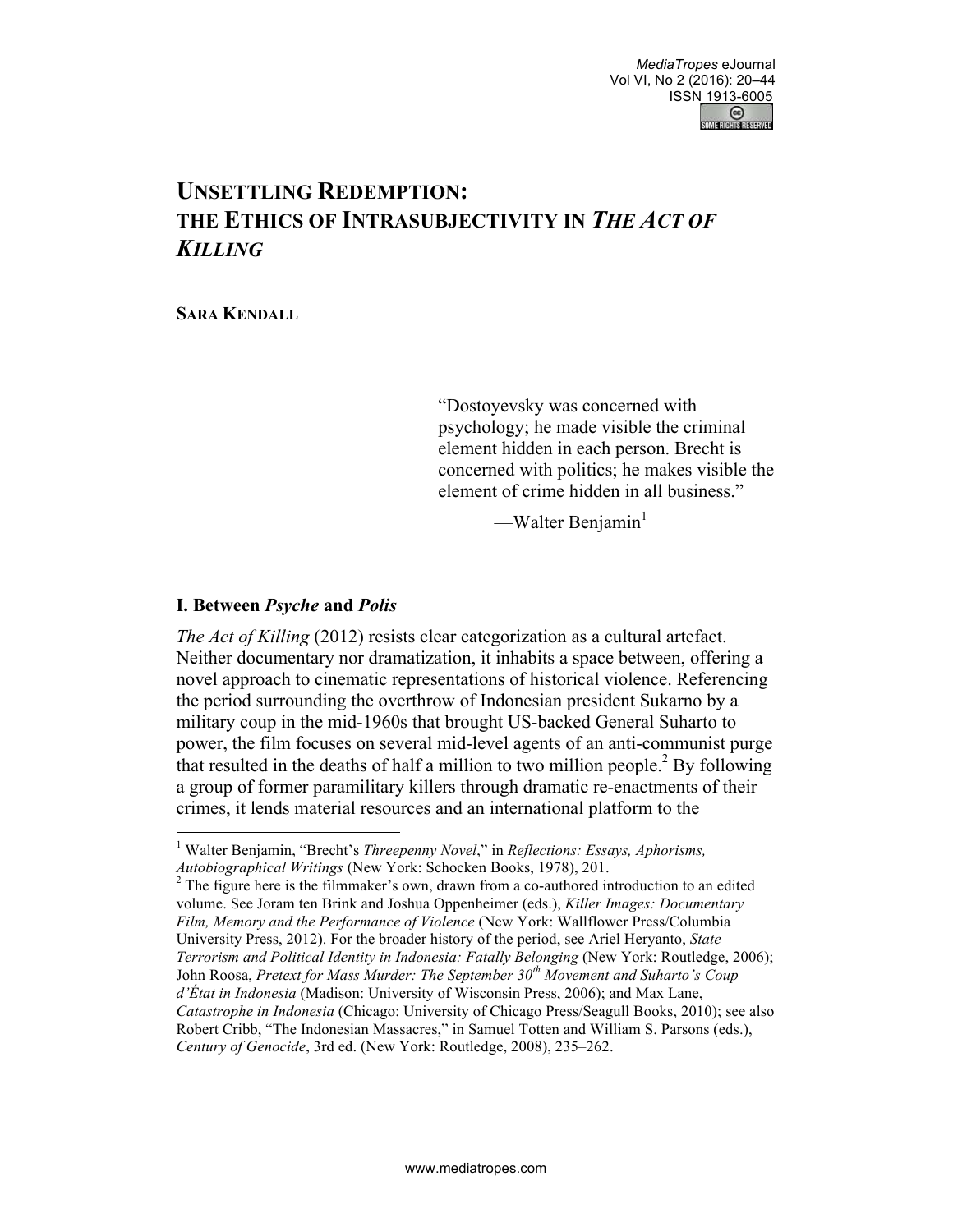$\overline{a}$ 

perpetrators through inviting them to produce their own narrative of the violence using the stylistic conventions of their choice.

In contemporary Indonesia, where many of the same perpetrators have links to state power and are treated as heroic figures, the discourse of "ending impunity" invoked by human rights activists and proponents of international criminal law is markedly absent. As one of the film's subjects maintains, "war crimes are defined by the winners. I'm a winner. So I can make my own definition." Institutional mechanisms such as courts and truth commissions that inscribe and enforce the redress of past wrongs are far from the political horizon in contemporary Indonesia. Coming to terms with past atrocities requires alternate approaches in a polity that continues to disavow this violent history. In this sense the film is an intervention: a possible unsettling of political complacency and a site for reflection on existing power structures and historical effacements. The film's official trailer prompts its audience with the overlaid text—"why have they never been punished?"—suggesting that lack of accountability is a significant and framing theme.

By inviting perpetrators to craft narratives of their crimes, however, *The Act of Killing* also provokes reflection on its novel experimental form. The film draws its audience into a space of ethical ambiguity, prompting questions as to the work's meaning and purpose. Can it produce remorse and redemption among its perpetrator-subjects, and is this approach likely to bring about political transformation? How might this artefact contribute to the historical record of mass atrocity? *The Act of Killing* can thus be read in relation to "transitology," a term that I use here to characterize the ideological underpinnings, sentiments, and themes of the field of transitional justice.<sup>3</sup> The field places ideological emphasis on the temporal and ethical movement from past injustice to a presumptively just present. As part of a broader discourse of "humanitarian reason,"<sup>4</sup> it employs affective sentiments that include trauma,

<sup>&</sup>lt;sup>3</sup> "Transitology" is often understood more narrowly as referring to the comparative political study of regime transitions, and particularly of post-Soviet regimes, within the discipline of political science. For a critical treatment of this narrower form, see John Haskell and Boris Mamlyuk, "Capitalism, Communism … and Colonialism? Revisiting 'Transitology' as the Ideology of Informal Empire," *Global Jurist* 9, no. 2 (2009): 1–35. Others have used the term in relation to transitional justice; see John Torpey (ed.), *Politics and the Past: On Repairing Historical Injustices* (Lanham, MD: Rowman & Littlefield Publishers, 2003). Here I use the term to refer to the animating *sentiments* of the field of transitional justice—thus its referent is more an affect than a field of inquiry or a set of mechanisms.

<sup>4</sup> Didier Fassin, *Humanitarian Reason: A Moral History of the Present*, trans. Rachel Gomme (Berkeley: University of California Press, 2012). Fassin argues that "humanitarianism elicits the fantasy of a global moral community that may still be viable and the expectation that solidarity may have redeeming powers. This secular imaginary of communion and redemption implies a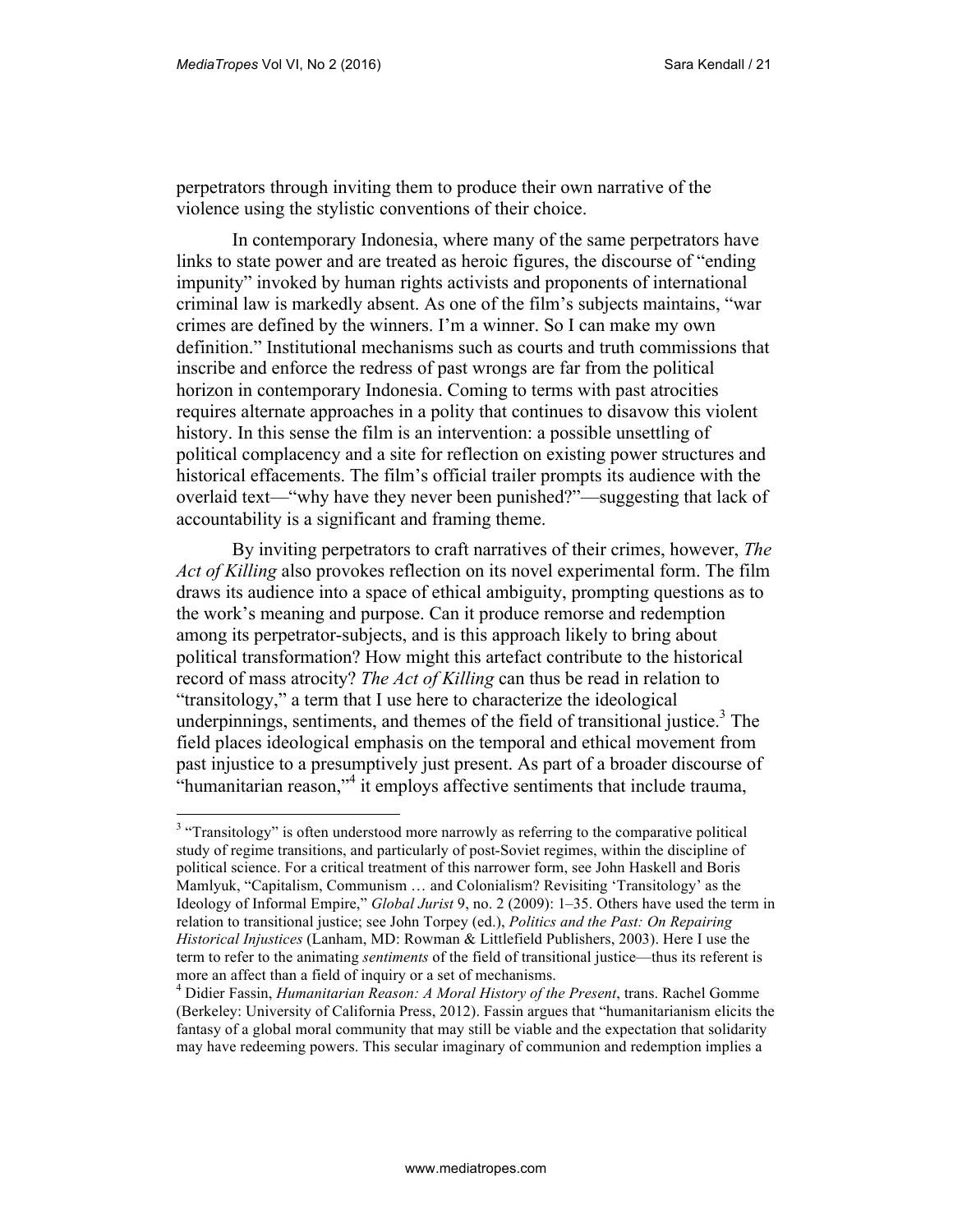healing, remorse, and redemption. It addresses themes of accountability, impunity, truth-telling, and reconciliation. These sentiments and themes have appeared within the film itself, in interviews with its makers, and in journalistic and scholarly commentary. According to an anthropologist specializing in cultural and political responses to Indonesia's violent past, the film "penetrates the entrenched impunity enjoyed by the perpetrators of one of the worst massacres in modern history."<sup>5</sup> In this light, the film has been taken up not only as a creative work, but also as a means of provoking a psychological transition in its subjects and a broader political recognition of a disavowed past.

*The Act of Killing* can be read in relation to what I am calling "transitology" on two different registers: at the level of the *psyche* and at the level of the *polis.* Following Walter Benjamin, we might say that the film combines a Dostoyevskian interest in the inner criminal with a Brechtian concern for exposing the underside of political and social structures—in this case, the links between individual killers, paramilitary organizations, and ultimately the Indonesian state. Joshua Oppenheimer, the most public presence of the film's three directors, offers an account of his decision to support a group of perpetrators, including the film's main perpetrator-protagonist, Anwar Congo, in producing narratives of their own crimes:

And so begins a process of refinement and embellishment where these simple re-enactments with Anwar and his friends become these kind of grotesque, surreal, beautiful, phantasmagoric dramatizations. The engine of that embellishment is in fact Anwar's own conscience in the hope that by making it beautiful in the film he can somehow make it ok for himself. $<sup>6</sup>$ </sup>

Oppenheimer is interested in tracing the work of Anwar's conscience—to the extent that he believes he can record and render it visible—in order to show how Anwar tries to "make it ok" for himself. Anwar's *psyche* provides a key narrative thread for the film, which at times seems to venture into a personal journey of seeking redemption, or, at the very least, of some form of release

sudden awareness of the fundamentally unequal human condition and an ethical necessity to not remain passive about it in the name of solidarity—however ephemeral this awareness is, and whatever limited impact this necessity has" (xii).

<sup>&</sup>lt;sup>5</sup> Ariel Heryanto, "The 1965–6 Killings: Facts and Fictions in Dangerous Liaisons," *International Institute for Asian Studies Newsletter*, 61 (Autumn 2012), 16–17, available at http://www.iias.nl/the-newsletter/article/1965-1966-killings-facts-and-fictions-dangerousliaisons.

<sup>&</sup>lt;sup>6</sup> SOHK.TV Interview with Joshua Oppenheimer (The Act of Killing), interview by Jack Jones, © Minky Productions 2013, available online at

https://www.youtube.com/watch?v=pMBx4crMG7A.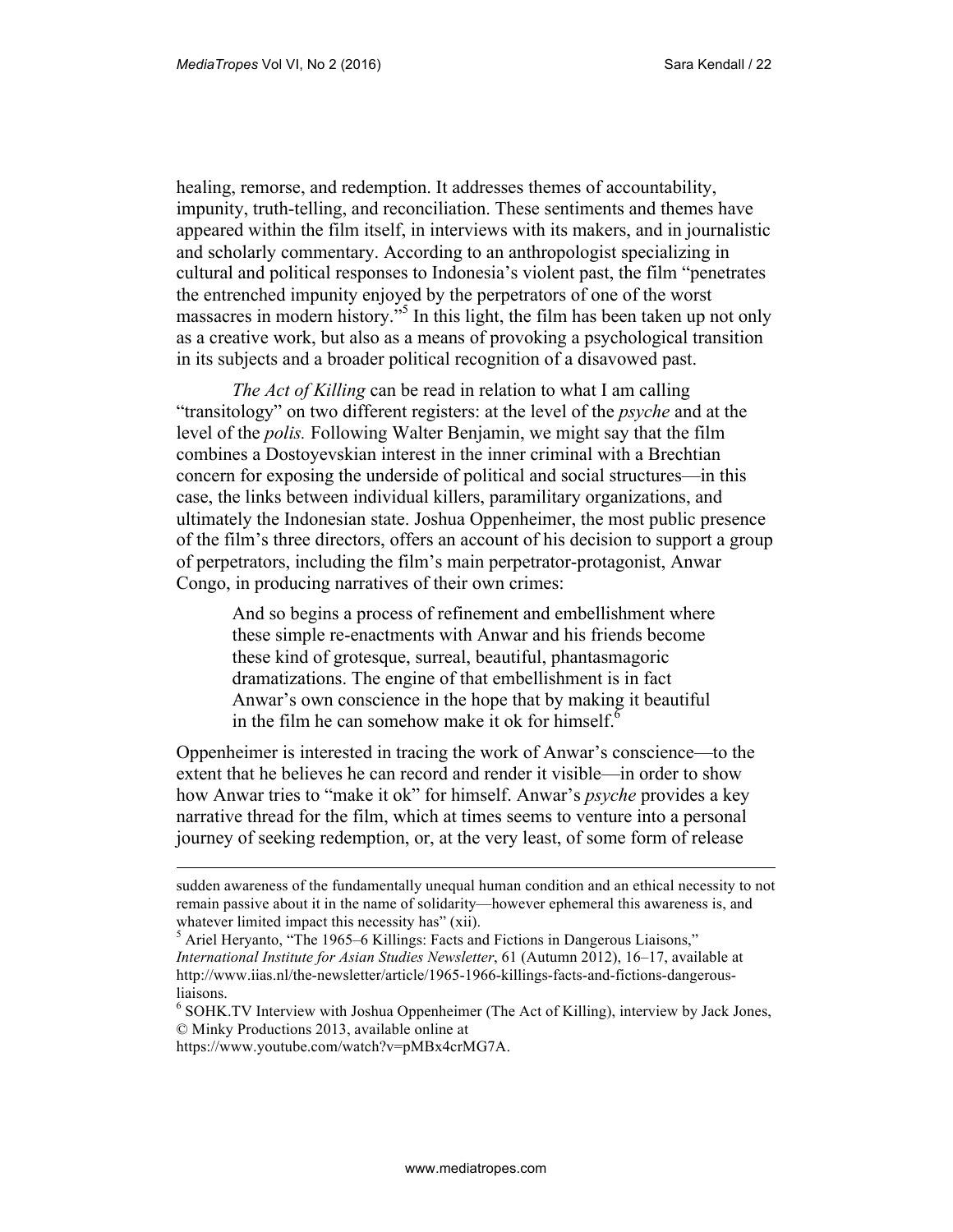from the nightmares that have been haunting him. Yet Oppenheimer claims an additional objective: he wants to show that this violence in which Anwar is implicated is not removed, remote, and marginal, but rather endemic and universal. "All of our societies are built on mass violence," he contends, which forms the "the underbelly of our reality."<sup>7</sup> In the words of Simon Critchley, we might say that the wider orientation of *The Act of Killing* is one of "political disappointment":

something lacking or failing arises from the realization that we inhabit a violently *unjust* world, a world defined by the horror of war, a world where, as Dostoevsky says, blood is being spilt in the merriest way, as if it were champagne. $8<sup>8</sup>$ 

Part of the film's project entails capturing the merry ways in which its subjects recount the spilling of blood. For Critchley, political disappointment "provokes the question of justice,"<sup>9</sup> and it seems that the question of justice haunts the margins of the film without being overtly addressed. How then can this "violently *unjust* world" be navigated, where perpetrators such as Congo continue to inhabit positions of influence? What kind of transition, if any, is possible without a transformation of the *polis*—the political community that has been affected by mass atrocity? Is the possible redemption of the perpetrator's *psyche* the only available avenue of redress enabled by this form?

This article explores what kind of transformation or transition is possible within the terms of the film's own (en)framing and the wider historicopolitical context that it inhabits. *The Act of Killing* takes up a different and more subjective task of documentation than the field of transitional justice's traditional orientation toward a polity, and in this sense the film's objectives diverge considerably from those of the field.<sup>10</sup> Yet transitional mechanisms also employ the affective categories of trauma and healing, and in this sense I suggest that both the film and certain discourses of transitional justice share a common sentiment. At the level of the individual subject—whether victim, perpetrator, or beneficiary of past oppression—"transitology" appears to slide into the realm of the therapeutic, and the imperative of overcoming trauma takes precedence over attention to structural injustice. As Didier Fassin and

 $\frac{1}{7}$  Ibid.

<sup>8</sup> Simon Critchley, *Infinitely Demanding: Ethics of Commitment, Politics of Resistance* (London: Verso, 2008), 3.

 $<sup>9</sup>$  Ibid., 38.</sup>

<sup>10</sup> On transitional justice as a field, see Ruti Teitel, *Transitional Justice* (New York: Oxford University Press, 2000) and Pierre Hazan, *Judging War, Judging History: Behind Truth and Reconciliation* (Stanford: Stanford University Press, 2010).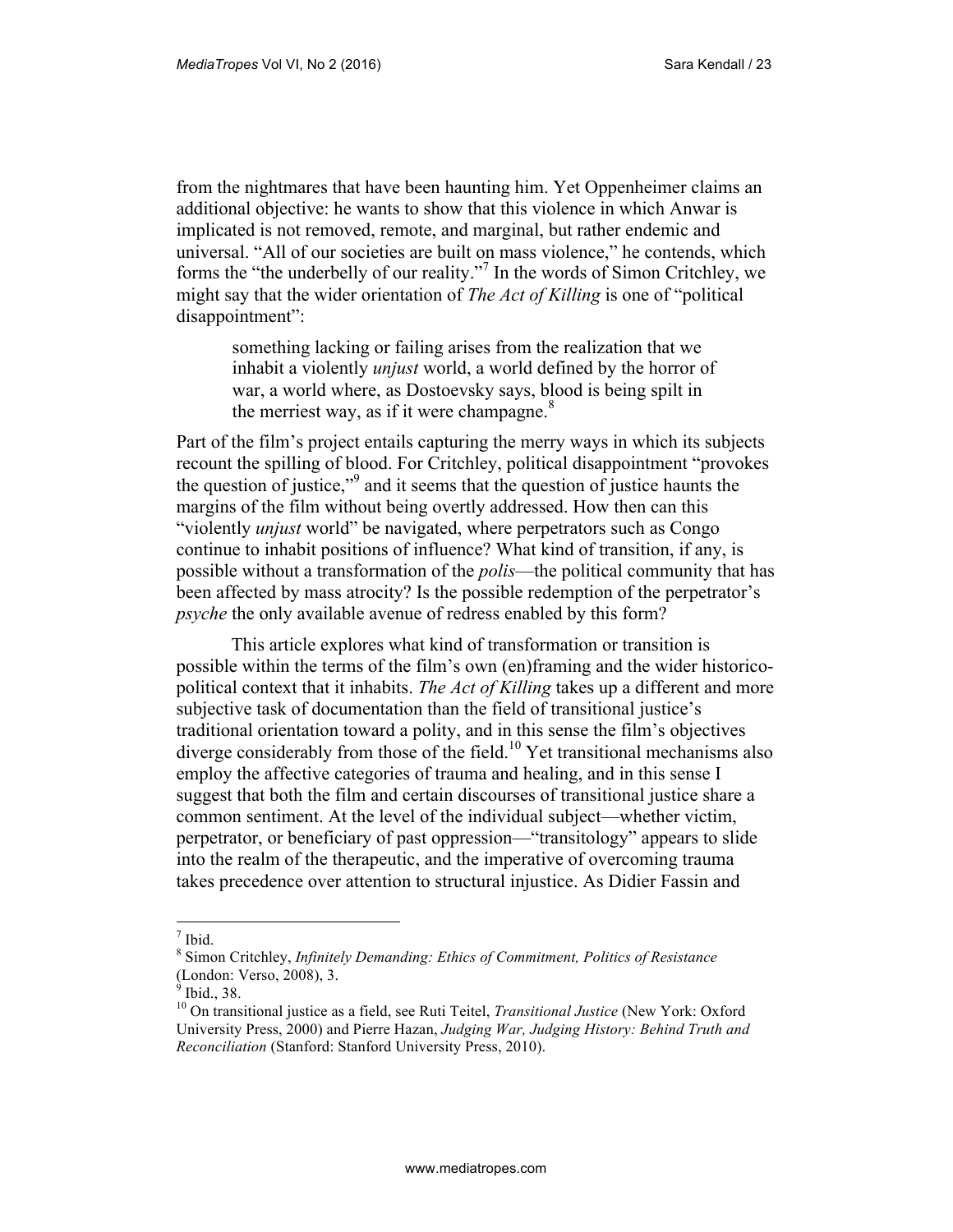Richard Rechtman have noted, the category of trauma has become a dominant form of representing historical violence:

Trauma has become a major signifier of our age. It is our normal means of relating present suffering to past violence. It is the scar that a tragic event leaves on an individual victim or on a witness—sometimes even on a perpetrator.<sup>11</sup>

Oppenheimer explains that he "lingered on Anwar because his pain was close to the surface"—"it was though he was shadowed by genuine memories that were haunting him."<sup>12</sup> Indeed, as the next section argues, *The Act of Killing*  seems to present the production of the film itself as a therapeutic process—an uneasy narrative of coming to terms with past acts. Yet unlike the frame of a truth and reconciliation commission, which allows a space for the figure of the perpetrator but with attendant conditions (solemnity at a minimum, and in some cases an intersubjective expression of remorse), the frame of the film appears unconditional: here perpetrators participate in producing a spectacle without the expectation that they ought to account for what they have done.

In this sense, trauma—Anwar's pain and the memories that haunt him forms a greater part of the film's narrative arc than the issue of ongoing structural injustice and impunity. The film's relation to the theme of accountability is less direct and more allegorical, read through the shattered *psyche* of its main perpetrator-protagonist. Oppenheimer claims he was "not interested in leading a killer to remorse. But … discovering his brokenness has been the most effective exposé, if you like, of the rottenness of the whole regime."<sup>13</sup> This exposé suggests a kind of metonymical relationship, where Anwar's broken *psyche* is seen to index the political order in contemporary Indonesia. The risk with this emphasis on the personal journey lies in foregrounding the *psyche* over the *polis*, and with privileging affective sentiments concerning the individual over political transformation. As a critical intervention, the film's main purchase comes from what it allows us to see

<sup>11</sup> Didier Fassin and Richard Rechtman, *The Empire of Trauma: An Inquiry into the Condition of Victimhood* (Princeton: Princeton University Press, 2001), xi. Cathy Caruth argues that "The phenomenon of trauma seems to have become all-inclusive, but it has done so precisely because it brings us to the limits of our understanding: if psychoanalysis, psychiatry, sociology, and even literature are beginning to hear each other anew in the study of trauma, it is because they are listening through the radical disruption and gaps of traumatic experience." *Trauma: Explorations in Memory* (Baltimore: The Johns Hopkins University Press, 1995), 4.

<sup>&</sup>lt;sup>12</sup> SOHK.TV Interview.

 $13$  Joshua Oppenheimer's interview with Amy Goodman, "Democracy Now," available at http://www.democracynow.org/2013/7/19/the\_act\_of\_killing\_new\_film.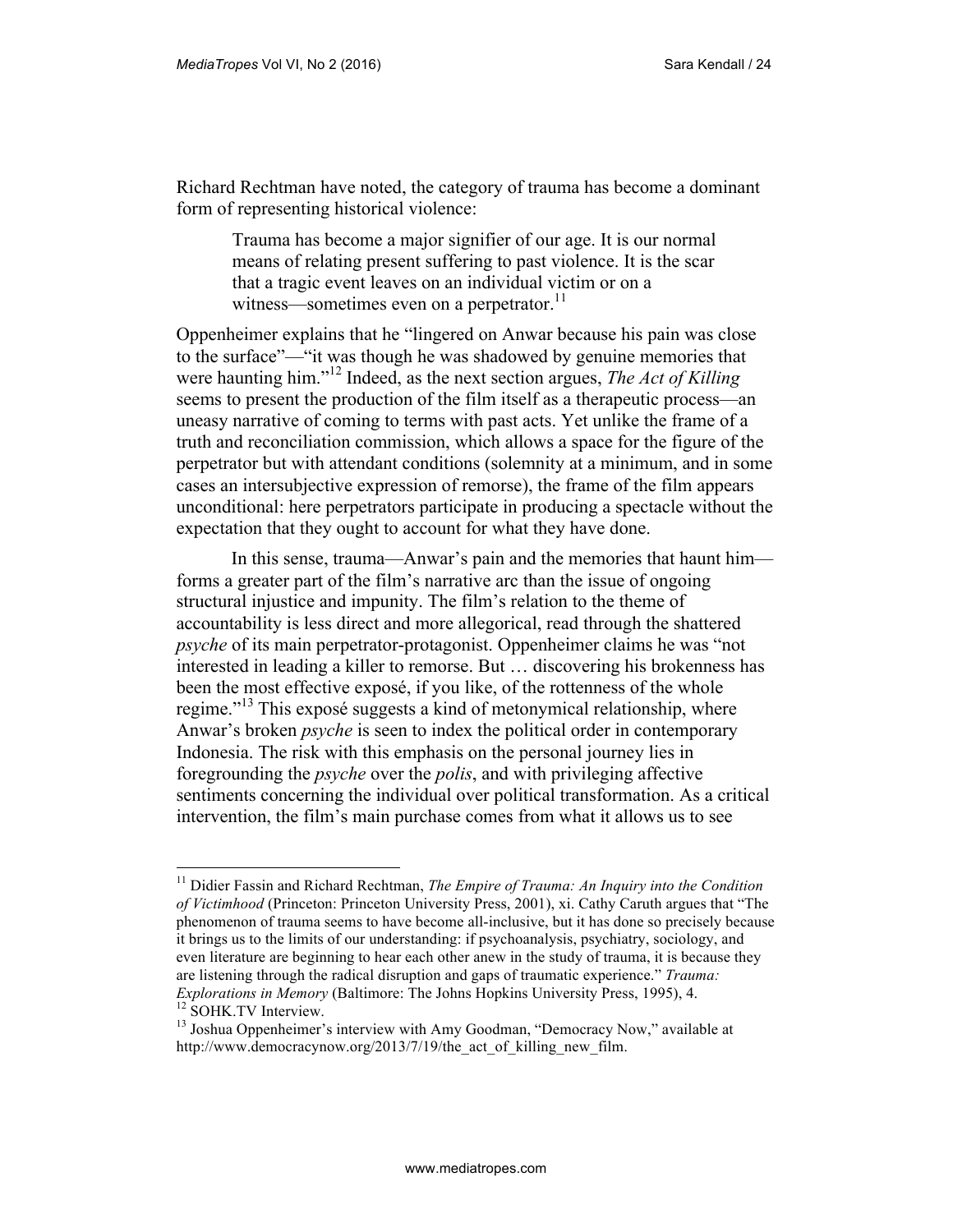about the broader structural conditions of contemporary Indonesia than about Anwar's intrasubjective journey.

This reading of *The Act of Killing* thus draws upon critiques of transitional justice, humanitarian discourse, and human rights. These critiques often employ a shared concern with how these discourses depoliticize and moralize, focusing on individual sentiments rather than structures of power. As Bronwyn Leebaw claims, transitional justice processes "are too often framed as apolitical responses to the deeds and experiences of individual victims and perpetrators."<sup>14</sup> By contrast, thinking through transition at the broader level of the polity reveals the (political) dynamics between victims, perpetrators, and beneficiaries, as well as the structural conditions that continue to inform the way this violent history is disavowed in contemporary Indonesia.

#### **II. The Theatricality of Evil**

 $\overline{a}$ 

In 1965, the Indonesian government was overthrown by the military. Anybody opposed to the military dictatorship could be accused of being a communist: union members, landless farmers, intellectuals, and the ethnic Chinese. In less than a year, and with the direct aid of western governments, over one million "communists" were murdered. The army used paramilitaries and gangsters to carry out the killings. These men have been in power—and have persecuted their opponents—ever since. When we met the killers, they proudly told us stories about what they did. To understand why, we asked them to create scenes about the killings in whatever way they wished. This film follows that process, and documents its consequences.

If *The Act of Killing* can be considered a documentary, its subject is not this violent period of Indonesian history in the mid-1960s. Little historical framing is provided beyond what appears in the text above, which accompanies the film's opening moments. Much of the work of situating and contextualizing its content is left to the viewer.<sup>15</sup> As a documentary, then, this film's subject is the theatrical representation of violence by select individuals who participated in it.

<sup>&</sup>lt;sup>14</sup> Bronwyn Leebaw, Judging State-sponsored Violence, Imagining Political Change (New York: Cambridge University Press, 2011), 92.

<sup>&</sup>lt;sup>15</sup> A good companion piece or supplement in this regard is Benedict Anderson's chapter in an edited volume assembled by Oppenheimer and a co-editor, which documents the September 30th movement and places the violence in political context. See Benedict Anderson, "Impunity," in Brink and Oppenheimer (eds.), *Killer Images*, 268–286.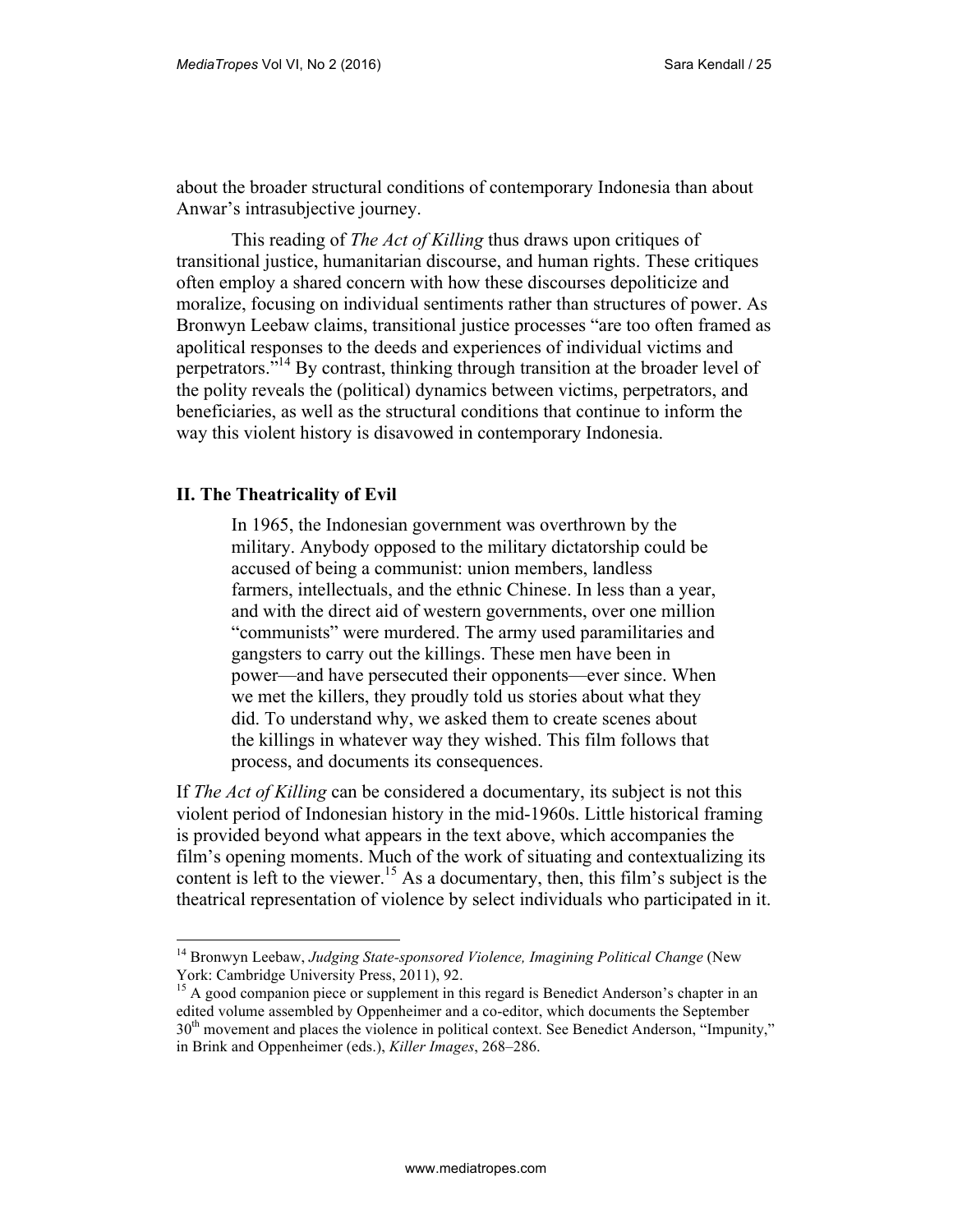These perpetrator-protagonists present their past enemies as "communists" and "Chinese," but apart from the claim above that killings were carried out "with the direct aid of western governments," the larger Cold War history in which these acts transpired remains outside the frame.<sup>16</sup> The Indonesian state's counter-revolutionary suppression of its pre-1965 revolutionary past also does not feature in the narrative.<sup>17</sup> The film thus does not engage in what Mahmood Mamdani would call "the question of political identity" resulting from "the history of state formation,"<sup>18</sup> which would entail a more complex presentation of the colonial and post-colonial history of Indonesia as well as its broader geopolitical context. Instead, the film's cursory introduction above mainly foregrounds the fact that the perpetrators were never removed from power, and it claims that their violent acts have been mythologized as heroic and necessary.

The text above forms the largest part of its meta-narrative, where its makers inform their audience about the film's context and their intentions in producing it. Its closing credits produce another archive: the overwhelming anonymity of its Indonesian crew, including one of the co-directors, marking the repressive political circumstances in which the film was made. The production of the film entailed great risks for them, and their participation was a courageous act of *parrhesia*—of speaking truth to the contemporary Indonesian state.<sup>19</sup> But much of the broader context of *The Act of Killing* has come out primarily through interviews with its makers rather than within the film itself.<sup>20</sup> The film is not an isolated text that stands alone as an interpretive object, but instead can be read alongside the commentary that its makers provide. This interpretive decision is a consequence of the film opening a number of ethical questions about its production that remain unanswered within *The Act of Killing*. The makers of the film have elaborated upon these questions extensively in press accounts and interviews. In these interviews, however, the emphasis appears to be as much about the experience of making the film within a film from the standpoint of its perpetrator-protagonists as it is about the

<sup>16</sup> For more detailed historical accounts of this period, see the texts mentioned in *supra* note 2. <sup>17</sup> See Max Lane, *Unfinished Nation: Indonesia Before and After Suharto* (London: Verso, 2008).

<sup>18</sup> Mahmood Mamdani, *When Victims Become Killers: Colonialism, Nativism, and the Genocide in Rwanda* (Princeton: Princeton University Press, 2001), 21 and 22.

<sup>&</sup>lt;sup>19</sup> Michel Foucault, *Fearless Speech* (Los Angeles: Semiotext(e), 2001).

<sup>&</sup>lt;sup>20</sup> A historian of Indonesia has criticized the film for decontextualizing these acts of killing, presenting them as "the work of civilian criminal psychopaths" rather than exploring the role of the Indonesian army. See Robert Cribb, "Review: An Act of Manipulation?," *Inside Indonesia* 112 (April–June 2013), available at http://www.insideindonesia.org/feature-editions/review-anact-of-manipulation.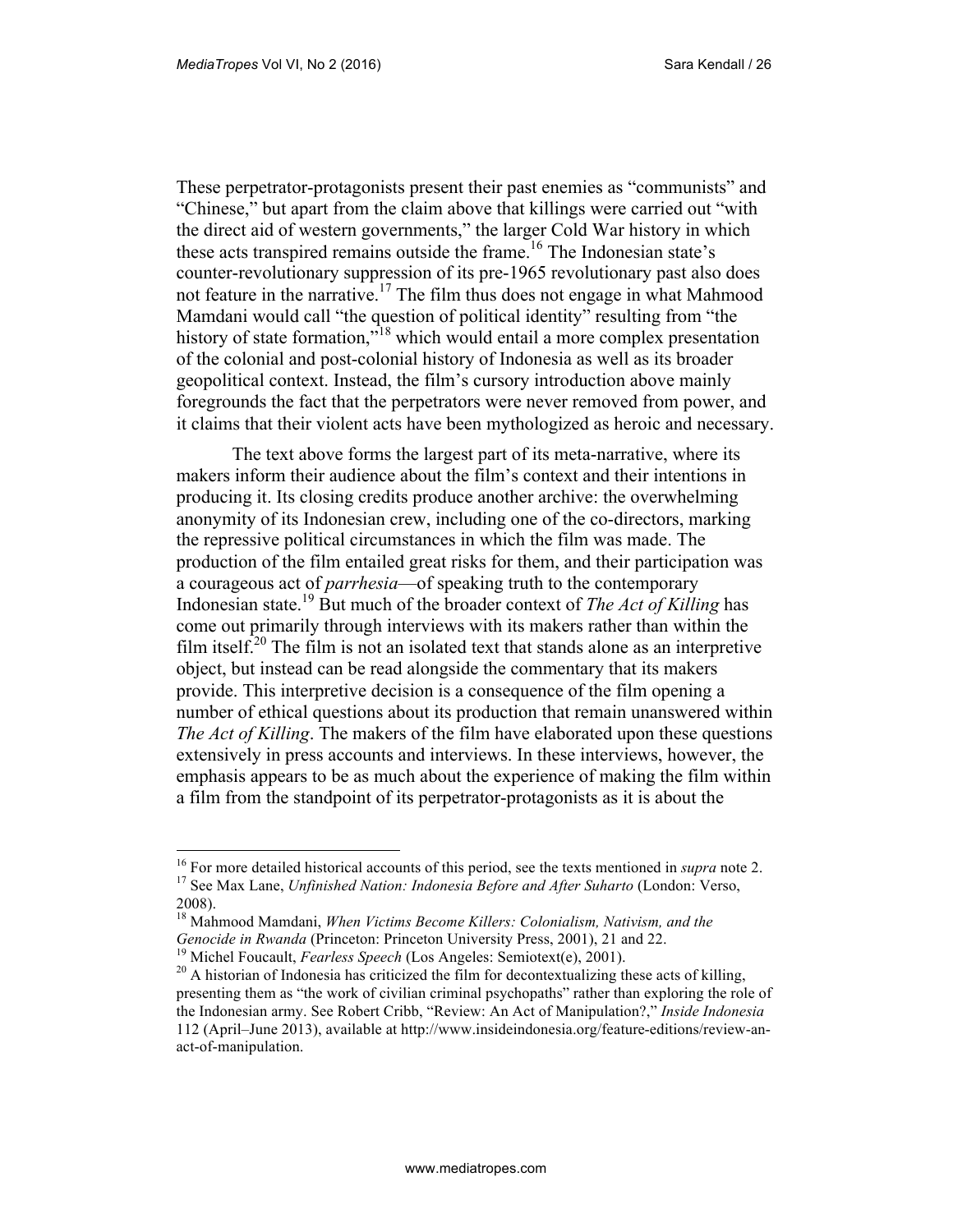broader Indonesian political context. For example, Joshua Oppenheimer describes the film as follows:

> *The Act of Killing* is a film in which former death squad leaders who have been in power ever since they helped the army of Indonesia kill a million people in 1965 are invited to dramatize what they have done as a way of understanding what happens to all of us when we build our normality on the basis of terror and lies. And these men set about re-enacting their acts of genocide, acts of mass murder, in dramatizations inspired by the film genres that they love—gangster, musical, cowboy, Western and along the way they, the main characters in the film, go through an emotional journey where they start to understand the film-making process becomes the prism through which they finally recognize the true meaning of what they have done.<sup>21</sup>

This extract from an interview is exemplary both for its discussion of form the role of film and specific genres—as well as for expressing the sentiment that I have described as "transitology." Here the perpetrator-protagonists are seen as undertaking "an emotional journey" where they move from a state of disavowal, repression or displacement to recognition of their past deeds. For this reason, the film can be read not only as a work of art but also as a narrative of redemption crafted by its filmmakers that links it thematically to the field of transitional justice.

With nearly a decade spent acquiring footage, the normative arc of *The Act of Killing* comes in how it is edited and crafted as the narrative described by Oppenheimer above. In his many public interviews, Oppenheimer explains that he had been living in a community of survivors of the mid-1960s violence, and that there was limited space for recounting their stories in light of the political conditions in contemporary Indonesia. Instead they advised him to speak to those responsible for their suffering, and Oppenheimer found that the perpetrators within the community were more than willing to recount what they had done.<sup>22</sup>

<sup>21</sup> SOHK.TV Interview.

 $22$  At the film's first large public screening in September 2012, Oppenheimer explains that he had previously been commissioned to make a film of survivor communities who were working on a plantation in Northern Sumatra. He found that their inability to mobilize to contest their working conditions was tied to the ongoing fear of perpetrators living in their midst, and he was advised to speak with the perpetrators. Introduction to *The Act of Killing* with Joshua Oppenheimer at the Toronto International Film Festival, September 9, 2012, available at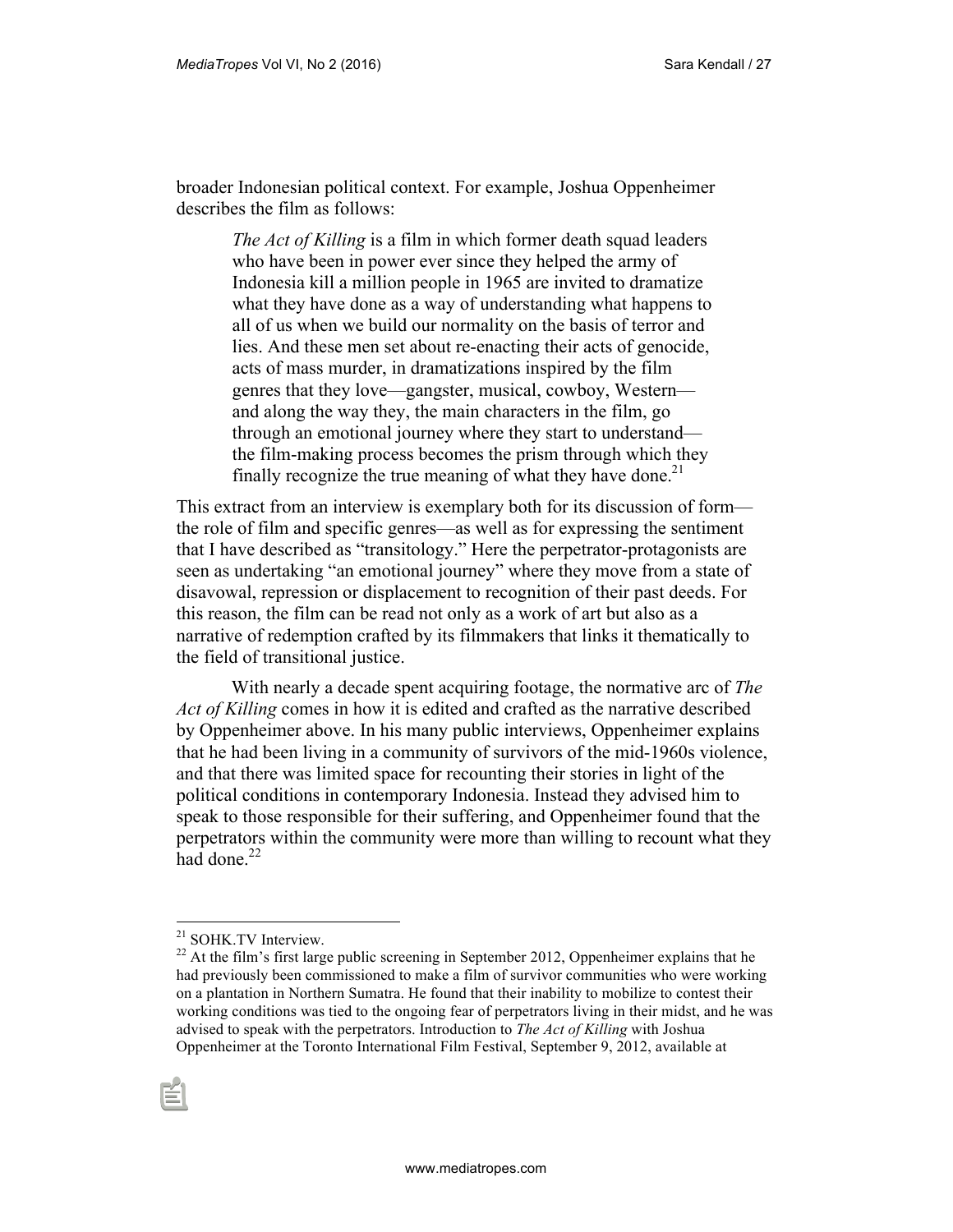The resulting film is thus based upon the narratives of the perpetrators. These men "had a natural theatricality … which led [Oppenheimer] to offer to underwrite and film their re-enactments of their deeds."<sup>23</sup> The film's audience is introduced to "Anwar Congo: Executioner in 1965," who demonstrates how he dispensed with suspected communists on a rooftop in Medan, Northern Sumatra. He explains that he adapted wire-based strangulation in order to minimize the bloodiness of his acts of killing. The broad smile on Anwar's face as he stands poised with the wire around the neck of another man, also smiling, is unsettling enough: this is compounded when moments later he begins to dance and claims that "I've tried to forget all this with good music…. Dancing…." Anwar's modes of escape provide a red thread throughout the film, as do his claims that he is haunted by victims of these acts who come to him in nightmares. The other perpetrator-protagonists appear less emotionally developed within the frame of the film: Herman Koto, Anwar's main sidekick, seems to be liberated from such haunting and instead delights in the subversive position afforded by the film's production. Koto's most memorable scenes involve him dressing in drag: as the violated woman in a Western-style wagon train scene; as a vengeful goddess who delights in eating Anwar's organs; and as an ambiguous figure clad in body-fitting pink lycra, accentuating Koto's corpulent form. Indeed, Koto's interventions as a character in *The Act of Killing* serve more as theatrical depictions of a much-admired Hollywood than as registering the "emotional journey" that Oppenheimer describes.

The men involved in staging this film within a film have associations with the Pancasila Youth, a paramilitary organization with connections to the Indonesian state. Emerging from out of the period of Suharto's ascendance to power, the organization was rooted in the activities of paramilitary "gangsters" who supported the overthrow of Sukarno's government and the attendant purge of suspected communists. The perpetrator-protagonists in *The Act of Killing* frequently refer to themselves as "gangsters," asserting a link between "gangster" and "free man" as if the terms were locked together through a shared etymology. The "gangster" presented here is unlike the 1960s Jamaican

http://www.youtube.com/watch?v=NU-8Xv-LVUk. See also Oppenheimer's interview with "Democracy Now."

<sup>&</sup>lt;sup>23</sup> "The killers did not get a salary but were paid what Mr. Oppenheimer called a 'modest per diem' (approved by the University of Westminster and the British Arts and Humanities Research Council, which financed the re-enactments)." Larry Rother, "A Movie's Killers are All Too Real: 'The Act of Killing' and Indonesian Death Squads," *New York Times*, July 12, 2013, available at http://www.nytimes.com/2013/07/14/movies/the-act-of-killing-andindonesian-death-squads.html?pagewanted=all $\&$ r=0.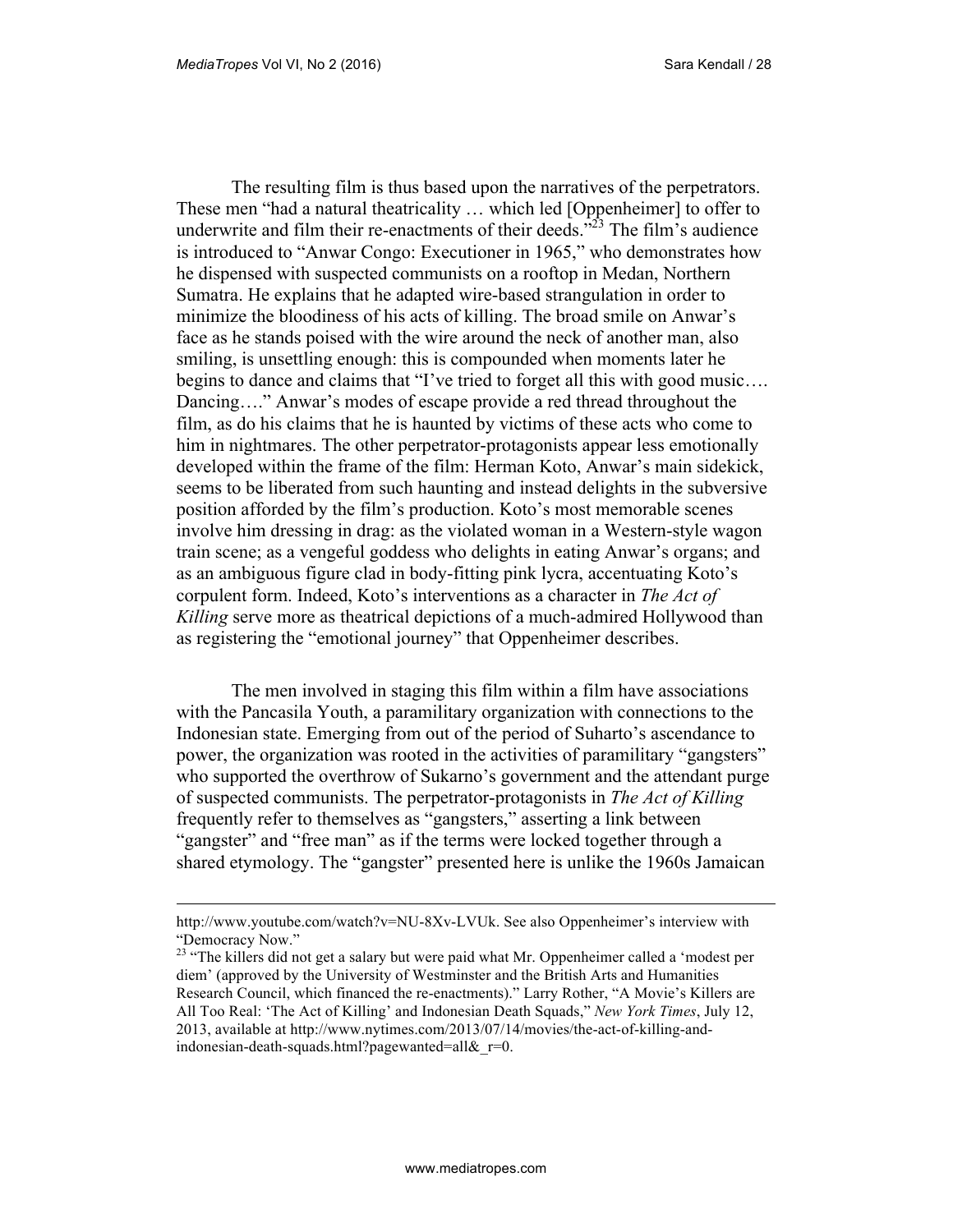"rude boy," however, whose transgressive self-fashioning has been read as a practice of freedom.<sup>24</sup> Instead, the Indonesian "gangster" presented in the film reads as a morally unencumbered subject, radically libertarian, whose "freedom" appears more as a negative freedom rather than as a practice of identity. These self-proclaimed "free men" are still imbricated with state power: they participated in counterrevolutionary violence that displaced the previous post-colonial order. The film's overlaid text tells us "Pancasila Youth is one of Indonesia's biggest paramilitary organizations. Pancasila Youth played a leading role in the 1965–66 killings." In a political speech captured by the filmmakers, the organization's leader, Yapto Soerjosoemarno, states:

All members of the Pancasila Youth are heroes. From exterminating the communists to fighting neo-communists and left-wing extremists and those wishing to break apart the nation. This isn't only the duty of the army and police. We, Pancasila Youth, must take a stand. For these are threats to the nation and we must take action.

Despite claims to libertarian subjectivity, the gangster is carrying out the work of the state by proxy. The gangster appears as a persona who kills without remorse, but precisely because he is carrying out this work for others. Oppenheimer notes that sometimes Anwar and his friends would use a state television crew "since they are basically the government in Northern Sumatra.<sup>25</sup> Although the protagonists cultivate a mythology of their own libertarian form of freedom, they are still bound up in the state apparatus of contemporary Indonesia, raising questions regarding the extent to which the filmmakers may also be interpellated into this framework of power despite their attempts to unravel it. As with other subversive documentary works, such as Mads Brügger's films *The Red Chapel* (2009) and *The Ambassador* (2011), there are uncomfortable moments for both filmmaker and audience as access is negotiated through acts or omissions that inhabit a grey zone between  $\alpha$  documentation and complicity.<sup>26</sup> Yet by dwelling in this ambiguous zone, the

<sup>24</sup> David Scott, "Fanonian Futures," in *Refashioning Futures*: *Criticism after Postcoloniality* (Princeton: Princeton University Press, 1999).

<sup>&</sup>lt;sup>25</sup> Q&A with Joshua Oppenheimer at the Toronto International Film Festival, September 9, 2012, available at http://www.youtube.com/watch?v=NU-8Xv-LVUk.

<sup>&</sup>lt;sup>26</sup> Oppenheimer claims that he began the project "with a sense of mission for the survivors, but at the same time, I also wanted to know how my characters, as human beings, imagined themselves. Therefore, I had no choice but to treat them like human beings if I expected them to allow me to see the human beings they really are from the very beginning of the filming. That was the gauntlet I threw down before myself. And then at a certain point, Anwar and I started to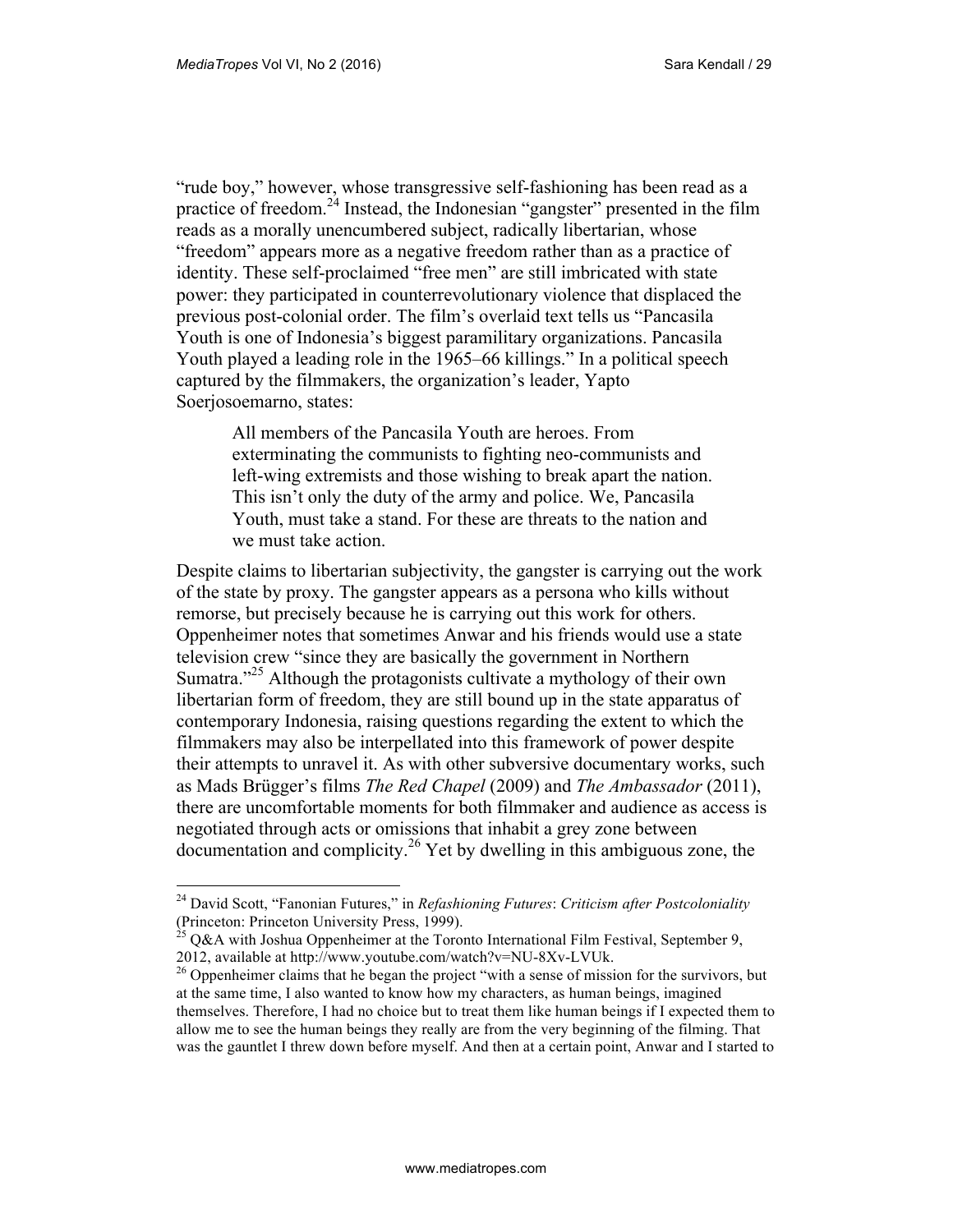film also archives the limits of what forms of documentation are possible in light of the heroic status still accorded to these perpetrators in contemporary Indonesia as well as their links to state power.

The representation of violence—and particularly of state and statesanctioned violence—is constrained by social and political factors. In her work on the images of torture taken at the Abu Ghraib prison in Iraq, Judith Butler asks us to consider "what forms of social and state power are 'embedded' in the frame."<sup>27</sup> Butler's work concerns images from war reporting, and the subject is mediated through the photographer's lens and through the US state's efforts to establish control over the framing, "if always with only partial success."<sup>28</sup> *The Act of Killing* harbours a double frame: there is the framing carried out by the perpetrators in their embellished re-enactments, who are themselves enframed by Oppenheimer when he shows Anwar casually dancing the *cha-cha* after his staged demonstration of killing by wire on the rooftop. Here we see quite clearly the "framing of the frame,"<sup>29</sup> in Butler's words: a framing that is often constrained directly and indirectly by state power. Oppenheimer has made concessions to power that were arguably productive: among other things, through his decision to focus on perpetrators, which he claims resulted in part due to harassment and threats from state security services when he attempted to document victims.<sup>30</sup> Another concession may have been the decision to give the perpetrators authorial control over the narratives they would tell. Although it led to fascinating insights into how these individuals see themselves and wish to be seen, the decision to let the film's subjects recount their acts through the stylistic conventions of their choice raises questions about the ethics of this form of representation. Even so, the film also reveals what power has attempted to occlude, which is where its own subversive potential emerges.

become close…. There was a period of time around 2006–2007 where I started to have deeply guilty feelings about Anwar. I felt, somehow, that I was betraying him. We became close, and he was opening up to me…." Joshua Oppenheimer's interview with Pamela Cohn, BOMBlog, December 18, 2012, available at http://bombsite.com/issues/1000/articles/6992.

<sup>27</sup> Judith Butler, "Torture and the Ethics of Photography," in *Frames of War: When is Life Grievable?* (London: Verso, 2010), 72.

<sup>28</sup> Ibid., 73.

<sup>29</sup> Ibid., 74.

 $30$  Oppenheimer notes that in 2001, when he and his co-director interviewed descendants of murdered union workers who were too frightened to unionize themselves out of fear that they would be persecuted, Oppenheimer and Cynn were "quickly and repeatedly harassed by the military. 'They would take our equipment, they would take our tapes, they would detain us,' Oppenheimer said. 'It was very difficult to get anything taped, and it was very frightening, especially for the survivors.'" See "Making a 'Killing'," *The Austin Chronicle*, August 9, 2013, available at http://www.austinchronicle.com/screens/2013-08-09/making-a-killing/.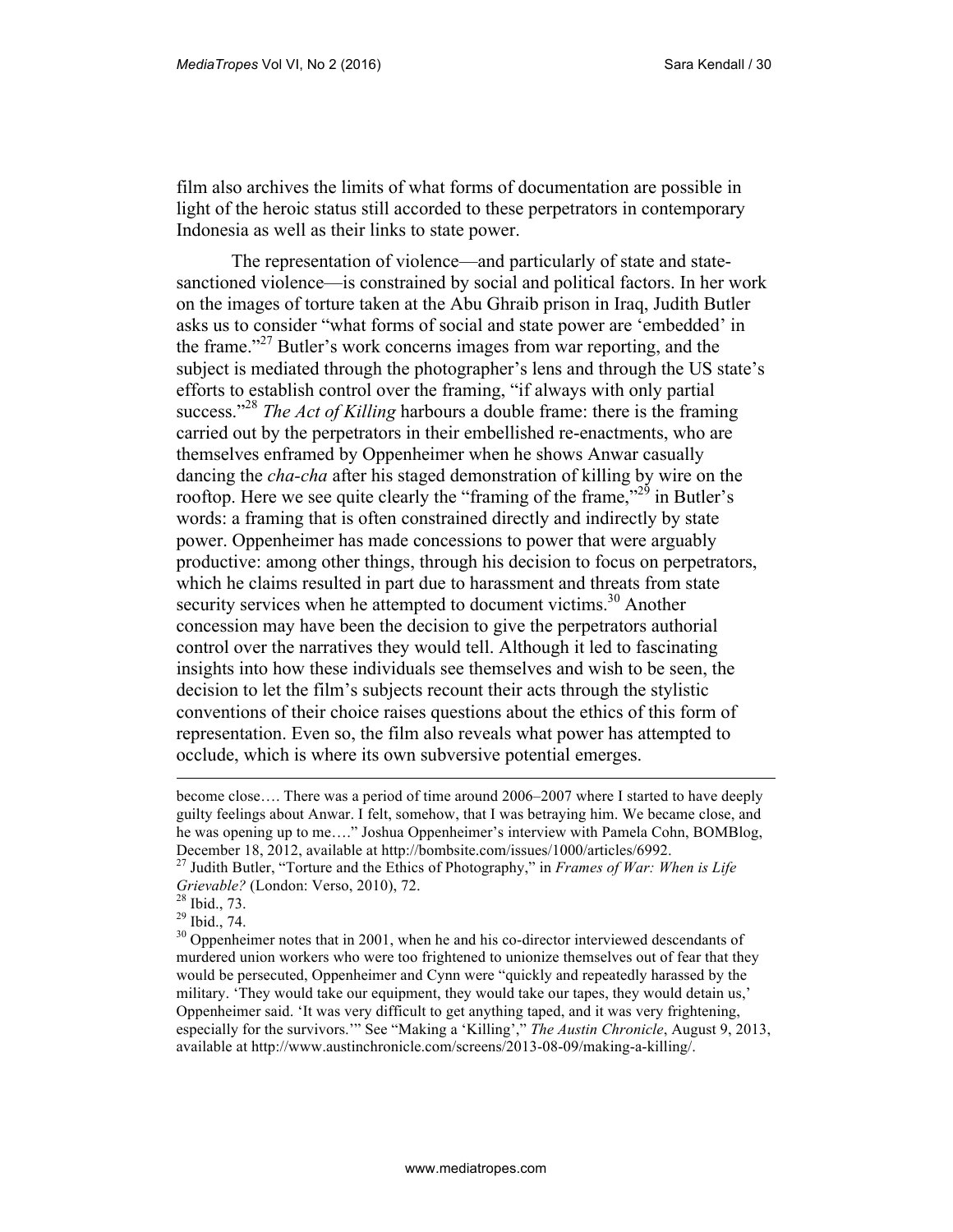$\overline{a}$ 

Watching the film, then, there is the distinct sense of a divide between the period of its making—which may have entailed moments of complicity, or at least of the filmmaker bearing neutral witness—and the period of its dissemination, when its critical force can be brought to bear upon the powers that previously constrained its production.

The film harbours a tension precisely because of its makers' careful efforts not to moralize or guide the perpetrators' self-reflections while assembling the material that forms the finished product. Thus Anwar seems left to his own observations of himself, musing, "I'd see the person being interrogated … I wouldn't be sadistic. I'd give the guy a cigarette, I'd still be dancing, laughing. It was like we were killing happily," or noting "I know my bad dreams come from what I did, killing people who didn't want to die. I forced them to die." There is no intersubjective space of judgment within the film, no sense of accountability to others, but rather the impression of an egoic journey with occasional moments of self-reflection. The journey transpires through the vehicle of artistic production, dwelling upon aesthetic details such as Anwar's comments, when viewing himself on film, that he would never have worn white back then on account of the blood—"I look like I'm dressed for a picnic"—or "My acting has to be violent. And maybe I should dye my hair black." Such seemingly trite and unrepentant observations, combined with the stylized spectacle of the re-enactments, leads to the aestheticization of violence as camp. As Susan Sontag wrote, the essence of camp is "its love of the unnatural: of artifice and exaggeration"—a "sensibility" that "converts the serious into the frivolous."<sup>31</sup> A scene of young women dancing before a waterfall while Anwar receives imagined blessings from his victims forms a particularly unsettling example—a staged spectacle of redemption drawn entirely from the perpetrators' own creativity and desire.

One of the film's main provocations is thus the ethical discomfort it may produce for its viewers in witnessing this conversion of serious material acts that could constitute crimes against humanity in the framework of international law—into campy visual spectacles when viewed as a work of art. As a documentary, the film's subject is the creation of the film within it, with the latter inhabiting an ambivalent space between fiction and nonfiction; Oppenheimer himself refers to it as "nonfiction filmmaking."<sup>32</sup> The inner film

<sup>31</sup> Susan Sontag, "Notes on Camp," in *Against Interpretation and Other Essays* (New York: Picador, 2001), 276.

 $32$  "The core of nonfiction filmmaking is that somehow you are creating a reality with your characters the moment you film them. You are never a passive observer documenting 'what's there.' That's why it's fundamentally creative." Oppenheimer's interview with Pamela Cohn, BOMBlog.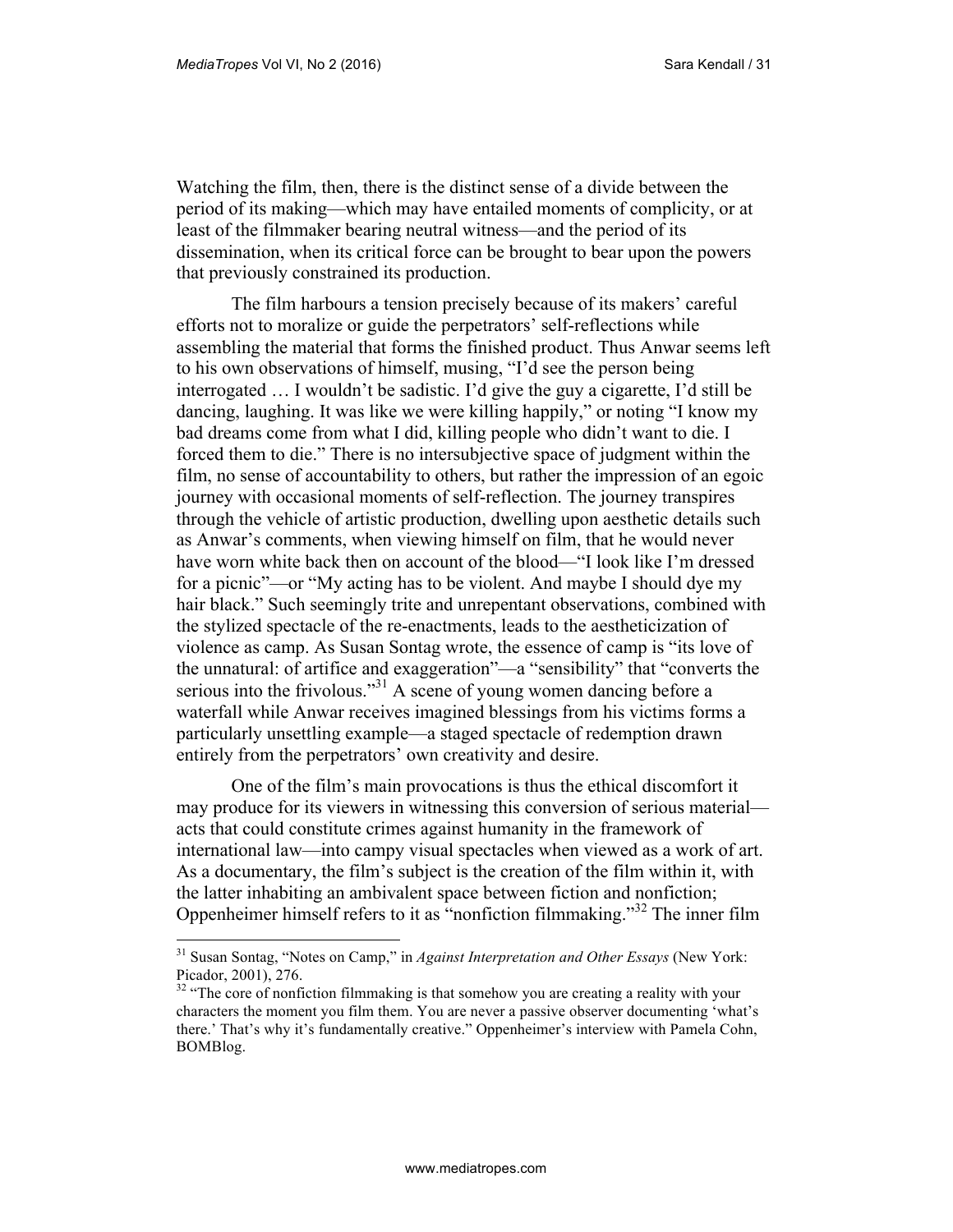depicts events that occurred, but mediated through creative retellings that recontextualize these acts through the use of different settings, props, and costuming, and drawing upon the tropes of Hollywood film genres. Theorizing the ethics of viewing in this case thus requires drawing upon work that considers the representation of both actual and fictionalized violence.

The ethical questions prompted by *The Act of Killing* have been addressed in other attempts to think through how acts of violence are represented through different media, including photography and journalism. Several scholars have noted how certain representations operate as a kind of "pornography of violence," which Judith Butler describes as "the pleasure taken in seeing human degradation and in the eroticization of that degradation"—a "sexualization of the act of seeing" distinct from the depiction of sexual acts.<sup>33</sup> Mahmood Mamdani has claimed that "[n]ewspaper writing on Darfur has sketched a pornography of violence.… This voyeuristic approach accompanies a moralistic discourse whose effect is both to obscure the politics of the violence and position the reader as a virtuous, not just a concerned observer."<sup>34</sup> In both instances, the critique concerns the relation between the spectator and the representation, a gaze that is construed as pornographic due to the affect of the viewer contrasted with the gravity of what is represented. Relatedly, Arthur Kleinman has argued that "commercialized voyeurism" may lead to the loss of empathy as suffering is increasingly rendered visible in commercial and consumable forms.<sup>35</sup> Among the effects pointed out by these commentators are the derivation of pleasure from suffering, the depoliticization of violence, moralistic spectatorship, and the loss of empathy.

While Butler, Mamdani, and Kleinman are speaking here of the potential effects of "pornographic" or "voyeuristic" documentation of violent acts and suffering, others have thought through the ethical dilemmas attending fictional representations of violence in literature and film, where they note tensions between the seductive pleasure of an aesthetic form and its troubling content. Concerning the political effects of Conrad's *Heart of Darkness*, Michael Taussig writes,

<sup>33</sup> Butler, *Frames of War*, 89 and 91.

<sup>34</sup> Mahmood Mamdani, "The Politics of Naming: Genocide, Civil War, Insurgency," in *The London Review of Books* 29, no. 5 (2007), 5–8. See also Mamdani, *Saviors and Survivors: Darfur, Politics, and the War on Terror* (New York: Pantheon Books, 2009).

<sup>&</sup>lt;sup>35</sup> Arthur Kleinman, "'Everything That Really Matters': Social Suffering, Subjectivity, and the Remaking of Human Experience in a Disordering World," *The Harvard Theological Review* 90, no. 3 (1997), 319.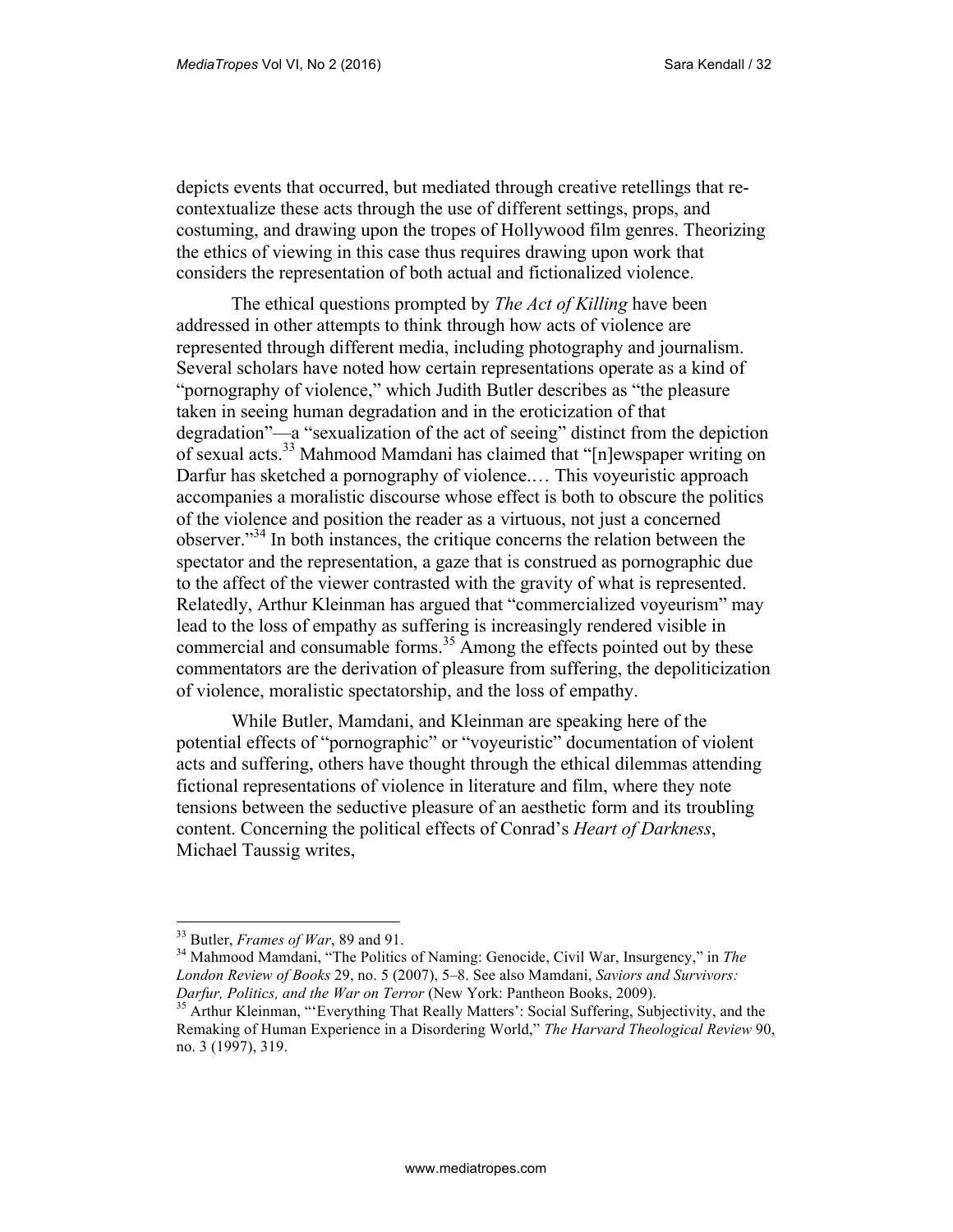I am not so sure that its strikingly literary quality and hallucinatory filminess do not finally blind and stun the reader into a trance, drowning in a sea-storm of imagery. The danger here lies with aestheticizing horror, and while Conrad stops short of doing that, we must realize that just to the side lurks the seductive poetics of fascism and the imaginative source of terror and torture embedded deep within us all. <sup>36</sup>

In her work on violent films, criminologist Alison Young asks how we might judge the affect of cinematic violence. This approach foregrounds the figure of the film's viewer, who is put in a "thoroughly equivocal position" of deriving pleasure from both judging violence as well as from the aesthetics of the scene in which violence is carried out.<sup>37</sup> Writing about a torture scene in Quentin Tarantino's film *Reservoir Dogs* (1992), Young notes "the spectator is placed in a thoroughly compromised ethical position, experiencing both pleasure in the look of the scene and of the character, and distaste for the violence that will ensue."<sup>38</sup> A film critic commenting on *The Act of Killing* hints at this ethical dilemma when she remarks "it's important to emphasize, I think, how fun—in a horrible way—this really is to watch."<sup>39</sup>

The difference is in what is being depicted: in the first instance a fictional account of torture, and in the second, theatrical representations of past acts, which is what leaves the violent scenes in *The Act of Killing*—though not the historical acts they depict—somewhere between Abu Ghraib and *Reservoir Dogs*. Anwar seizes upon this ambiguity between documentation and aesthetic representation when he observes,

Why do people watch films about Nazis? To see power and sadism. We can do that. We can make something even more sadistic than … more sadistic than what you see in movies about Nazis. Sure I can! Because there's never been a movie where heads get chopped off except in fiction, but that's different because I did it in real life!

<sup>&</sup>lt;sup>36</sup> Michael Taussig, "Culture of Terror-Space of Death: Roger Casement's Putumayo Report and the Explanation of Torture," in *Interpretive Social Science: A Second Look*, ed. Rabinow and Sullivan (Berkeley: University of California Press, 1987), 247.

<sup>37</sup> Alison Young, "The Screen of the Crime: Judging the Affect of Cinematic Violence," *Social and Legal Studies* 18 (2009), 12.

<sup>38</sup> Ibid.

<sup>39</sup> Catherine Shoard on *The Guardian Film Show*, June 28, 2013, available at

http://www.theguardian.com/film/video/2013/jun/28/this-end-act-killing-video-review.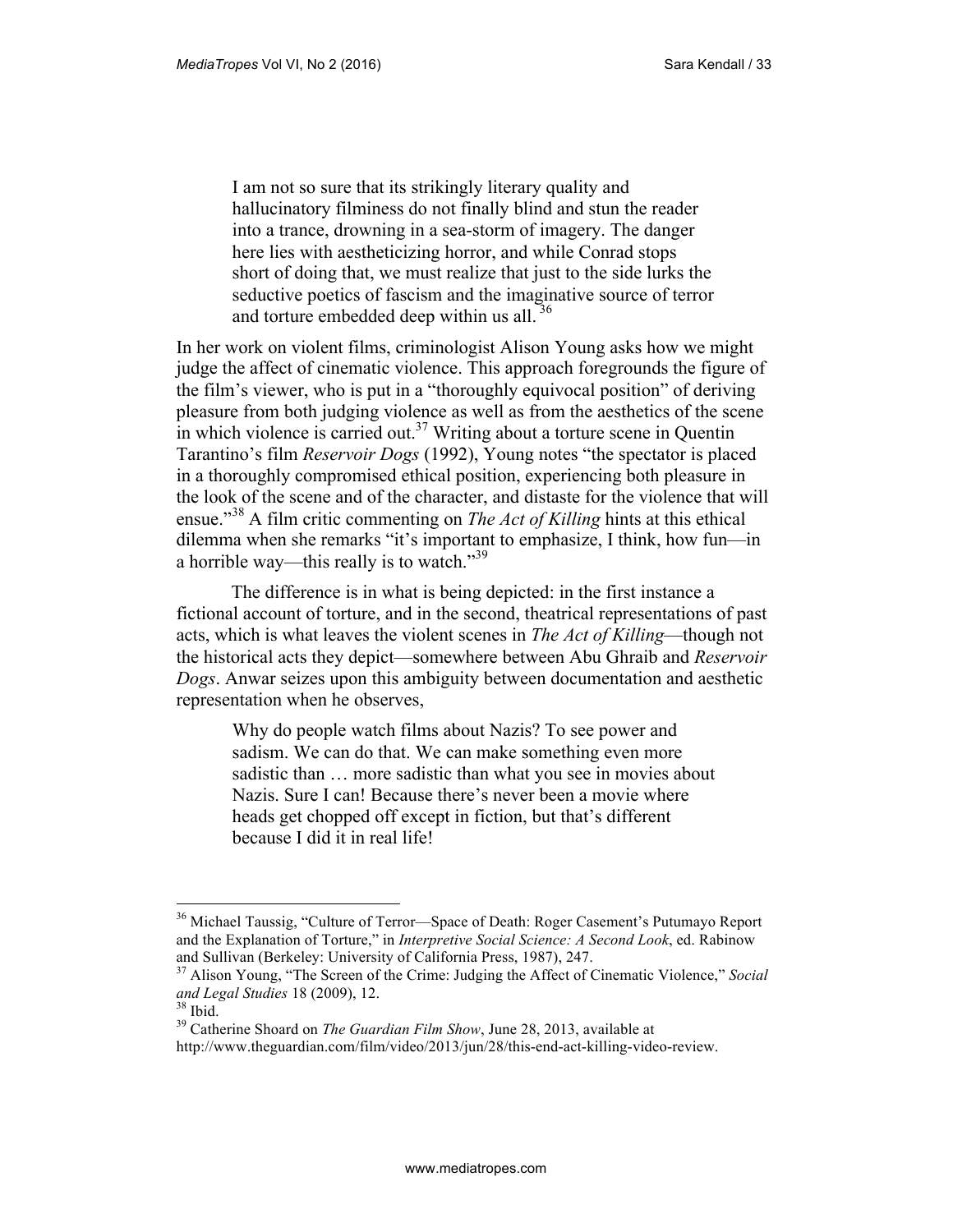In addition to the ethical dilemmas it presents to its viewers, part of the interpretive challenge of viewing *The Act of Killing* lies in understanding the referent of these scenes. Do they represent historical acts or rather the memories of individual deeds, distorted and embellished over time, an amalgamation of reality and fiction? Projections of sadism refigured as heroism? Outside the structuring frame of a truth commission, with its testimony taken under oath, there is no external constraint upon these representations apart from the material constraints of the filmic form. The makers of the film within the film, these perpetrator-protagonists, are free to set the terms of the frame and its truth conditions. Oppenheimer maintains in an interview that "everything we see is nonfiction" and "everything is true," but this "truth" is mediated "through artifacts, through emotional and poetic force, through [Anwar's] personal process."<sup>40</sup> Elsewhere in a scholarly piece on a related project, Oppenheimer and a co-author claim that "we avoid considering historical narration as mediation of a past that can be made coherently and fully present; instead we consider historical narrative as a performance whose staging produces effects."<sup>41</sup>

What kind of archive might this be, then, in registering events from Indonesia's violent history? For Oppenheimer and his co-directors, it would seem that the film documents a certain transformation within its subjects. To return to Oppenheimer's comment, "the filmmaking process becomes the prism through which they finally recognize the meaning of what they have done." I want to suggest here that such a reading is overly restrictive, foregrounding the psychic dimensions of a largely intrasubjective process to the detriment of a series of other important relationships. There is the relationship between *The Act of Killing* and its makers, which raises issues of complicity, interpellation, and framing. There is the relation between the film and its audience, raising issues about the ethics of viewing: the risks of aestheticizing violence as camp, the (pornographic) pleasure and *jouissance* of spectatorship, and ethical disorientation.<sup>42</sup> Finally, there is the relationship between the film's subjects

<sup>&</sup>lt;sup>40</sup> Oppenheimer's interview with Pamela Cohn, BOMBlog.

<sup>41</sup> Joshua Oppenheimer and Michael Uwemedimo, "Show of Force: A Cinema-Séance of Power and Violence in Sumatra's Plantation Belt," in Joram ten Brink and Joshua Oppenheimer, *Killer Images*, 290.

<sup>&</sup>lt;sup>42</sup> Sontag expressed concerns that the Abu Ghraib photographs were unable to produce "ethical" pathos" in their viewers; meanwhile Kleinman comments that "[t]he impossibility of engagement with the real life constraints and contingencies of that which is local" create the conditions of possibility of an "amoral virtual reality: suffering at a distance, and a safe distance at that" ("Everything That Really Matters," 319). Baudrillard presents an even more grim picture by arguing that the possibility of an adequate ethical response has been foreclosed because oppositional forms have now become complicit with hegemonic powers: "Images, even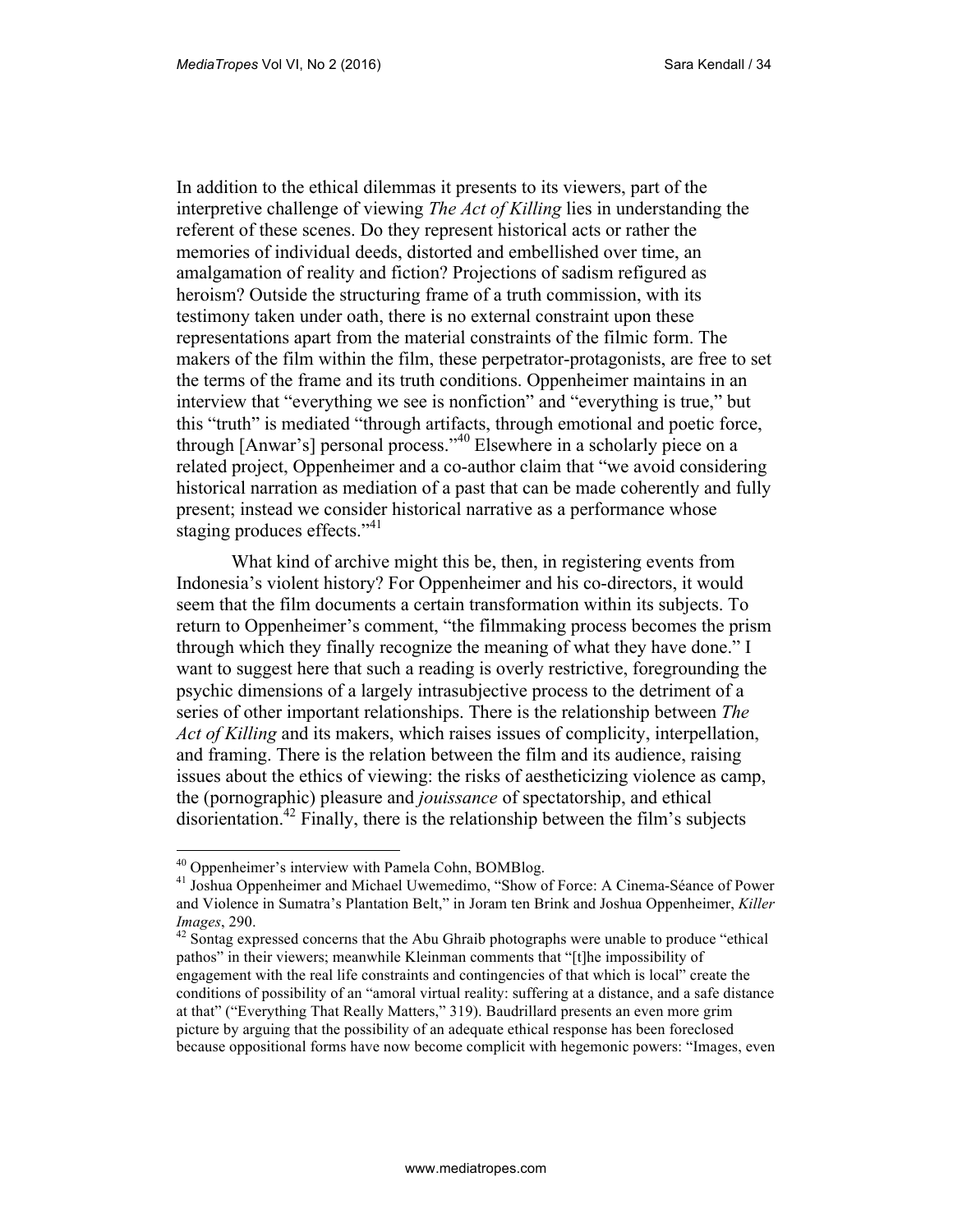and the broader socio-political context to which they belong. This relationship highlights the *psyche/polis* dichotomy that the film arguably resolves in favour of the *psyche.*

#### **III. "Transitology" and Humanitarian Reason**

The boundaries between Anwar as a person and the political regime have been dissolved. He's holding it all. I could not have had any kind of political ending; it had to solely reflect Anwar's psychological state. $43$ 

There has been no public accounting for the violence that occurred in Indonesia during the mid-1960s. Because of the ongoing relationship between perpetrators and the Indonesian state, Oppenheimer and his co-directors turned to inventive forms to produce narratives of that period. As an archive of historical violence, the film captures subjective impressions of past acts, mediated through decades of remembering, repressing, and embellishing, and supplemented by campy costumes and sets in its contemporary re-telling. Reading this film as a work of art—whether documentary, creative nonfiction, or even as fantasy—leads to the ethical questions posed above concerning its production and uptake by its audience. But the film's intervention is not only as a work of art. Its makers see it as prompting a transition within its subjects, and more broadly, as acting *into* Indonesian society to reveal what has been repressed. As noted previously, one commentator claimed that the film "penetrates the entrenched impunity enjoyed by the perpetrators."<sup>44</sup> These understandings of the film—as a site of reckoning and accountability—bring it into a relationship with what I have been referring to as "transitology," or the ideological sentiments of transitional justice.<sup>45</sup>

*The Act of Killing* raises what political theorist Robert Meister calls the "questions of impunity and disclosure" that accompany the transitional justice

radical-critical ones, are still a part of the crime they denounce, albeit an involuntary one. What is the impact of a film like *Darwin's Nightmare*, which denounces racial discrimination in Tanzania? It will tour the Western world and reinforce the endogamy, the cultural and political autarky of this separate world through images and the consumption of images." Jean Baudrillard, *The Agony of Power* (Los Angeles, Semiotext(e)), 60.

<sup>&</sup>lt;sup>43</sup> Oppenheimer's interview with Pamela Cohn, BOMBlog.

<sup>&</sup>lt;sup>44</sup> Heryanto, "The 1965–6 Killings."

<sup>&</sup>lt;sup>45</sup> I understand ideology here as both what disguises and distorts what we see as well as how we make sense of social relations. Didier Fassin attempts to bridge these two positions, which he identifies with Karl Marx and Clifford Geertz, by suggesting a critical orientation "at the frontiers" (neither fully outside nor inside). Fassin, *Humanitarian Reason*, 249.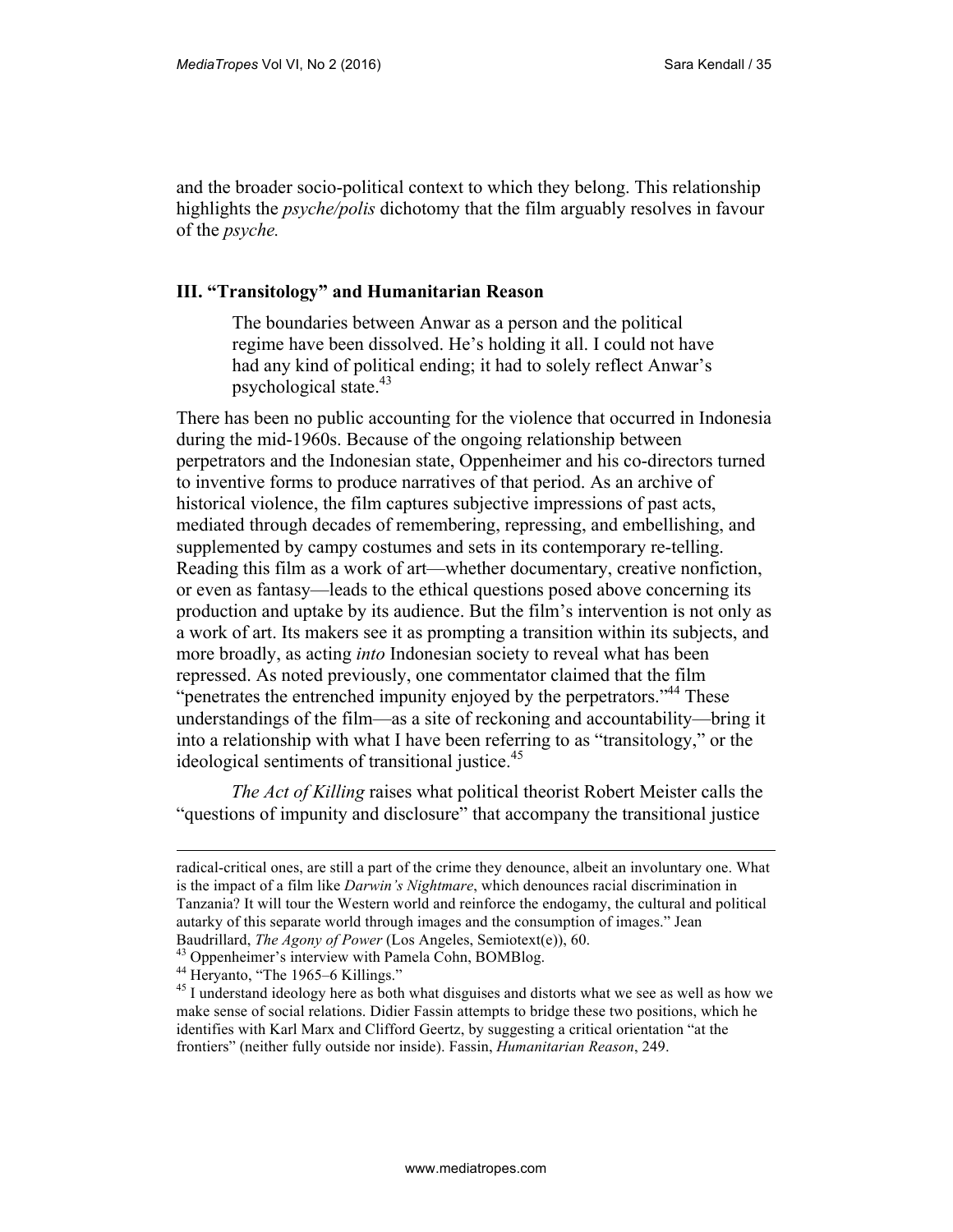$\overline{a}$ 

literature on trials and truth commissions.<sup>46</sup> Individual criminal accountability and truth-telling are among the ideological underpinnings of the field of transitional justice. These sentiments appear both within the film itself and in interviews with its makers. One bridge between this internal narrative and external commentary lies in a rare appearance of Oppenheimer within the frame of the film. The filmmaker prompts the paramilitary perpetrator Adi Zulkadry, who has thus far appeared unapologetic, to reflect upon his own acts in the language of criminal accountability. From behind the camera, Oppenheimer asks, "I don't mean to make you uncomfortable, but I have to ask…. By telling yourself it was "war," you're not haunted like Anwar. But the Geneva Conventions would define what you did as a 'war crime.'" Zulkadry explains why he does not agree "with the international courts," interpreting law or right as a product of those in power—"when Bush was in power, Guantanamo was right"—and concluding that, as "a winner," he was able to define war crimes for himself. Oppenheimer presses further: "What if you were brought to the international criminal court in The Hague?" Zulkadry responds defiantly: "I'd go! I don't feel guilty…. Please, get me called to The Hague!" In practice the Hague court could not exercise jurisdiction over Zulkadry's acts, but Oppenheimer's remarks appear to be aimed at prompting the unreconciled perpetrator to think in terms of his individual criminal accountability.

In addition to prompting his subject to considering his violent acts as *crimes*, Oppenheimer also presses him to think about the importance of establishing a historical record. In response to Zulkadry's claim that "even if everything you're finding out is absolutely true, it's not good," Oppenheimer counters, "but for the millions of families whose relative were killed, if the truth comes out, it's good." Oppenheimer's claim about the moral value of truth for those directly affected by violence reveals an underlying premise of truth commissions: that establishing a historical record of what transpired is a collectively therapeutic exercise. But what if the narrative of the perpetrators is insufficiently remorseful or even defiant? Antje Krog recounts the desire of the South African Truth and Reconciliation Commission's audience to hear from apartheid-era perpetrators after months of victims' accounts: "More and more, we want the second narrative. And it had better be good. It had better be powerful. It had better display integrity. And it had better bring acute personal detail, grief, and bewilderment."<sup>47</sup> Yet as Krog goes on to recount, many of the

<sup>46</sup> Robert Meister, *After Evil: A Politics of Human Rights* (New York: Columbia University Press, 2011), 25.

<sup>47</sup> Antjie Krog, *Country of My Skull: Guilt, Sorry and the Limits of Forgiveness in the New South Africa* (New York: Three Rivers Press, 2000), 74.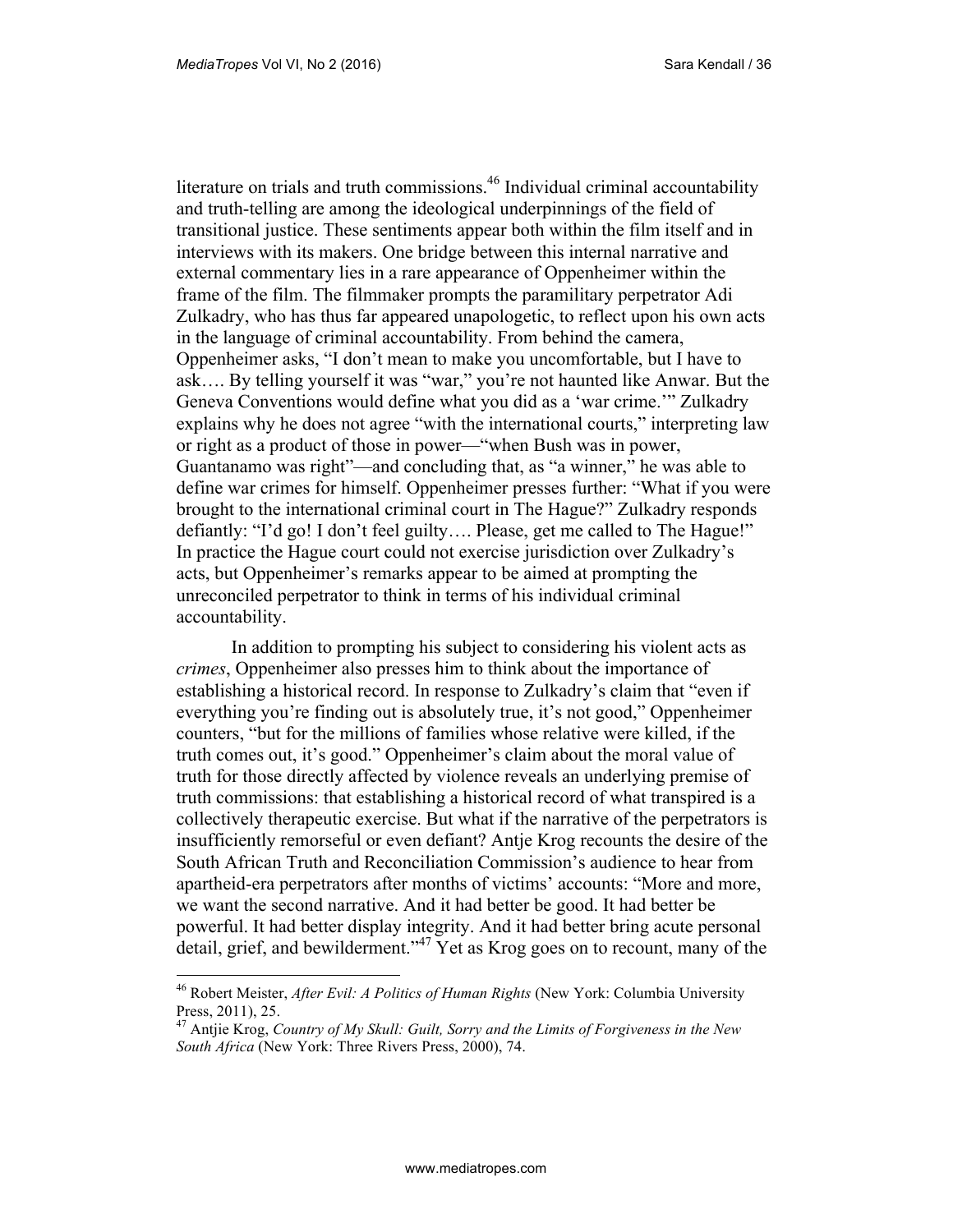apartheid-era perpetrators who appeared before the commission did not speak in the repentant tone that the audience desired. Similarly, the anonymous Indonesian co-director of *The Act of Killing* commented:

How could these people tell these horrible stories so lightly and so proudly? You just want to challenge them right away. But you have to keep telling yourself to be patient, to let them tell the story the way they like. Because then we can learn something about the whole system of destruction.<sup>48</sup>

In the event that the speakers do not perform the desired integrity, grief, and bewilderment and instead speak with levity and pride, their speech acts become a matter of establishing content for the historical record rather than attempts to repent or reconcile. In this sense the film has aspects of the work of a truth commission, of documenting "something about the whole system of destruction." It may be that, in Oppenheimer's words, "something true is revealed through this process,"<sup>49</sup> yet this "truth" is mediated through many layers of representation and artifice. Meanwhile, the therapeutic dimension is foreclosed to the audience of the speech act and is reserved for the perpetrators alone.

The filmmakers' emphasis on accountability and truth-telling appears to be supplanted by a deeper investment in the psychological journey of the film's subjects. This privileges an intrasubjective focus on the *psyche* of the perpetrator-protagonists over an intersubjective frame, whether accountability to others or establishing the truth for others. Two key scenes arguably offer different conclusions to *The Act of Killing*, both of which are revealing for this emphasis on the insular sentiments of the perpetrator. The first scene, which also appears briefly in the opening, is a staged scene of redemption. Young women dance to "Born Free" in front of a waterfall, encircling Anwar, clad in black, and Herman, in a vivid blue dress. Two men approach Anwar and remove garrotting wire from around their necks. One pulls a medal out of his pocket, drapes it over Anwar's neck, shakes his hand, and states: "for executing me and sending me to heaven…. I thank you a thousand times, for everything." The men then join hands with Anwar and Herman and raise their arms skyward. This scene contrasts sharply with the final sequence of the film, wherein Anwar returns to the darkened rooftop of the building where he had previously demonstrated how he executed people by garrotting. In contrast to his previous theatrics, this time Anwar is restless and troubled.

<sup>48</sup> Rohter, "A Movie's Killers are All Too Real."

<sup>49</sup> Oppenheimer's interview with Pamela Cohn, BOMBlog.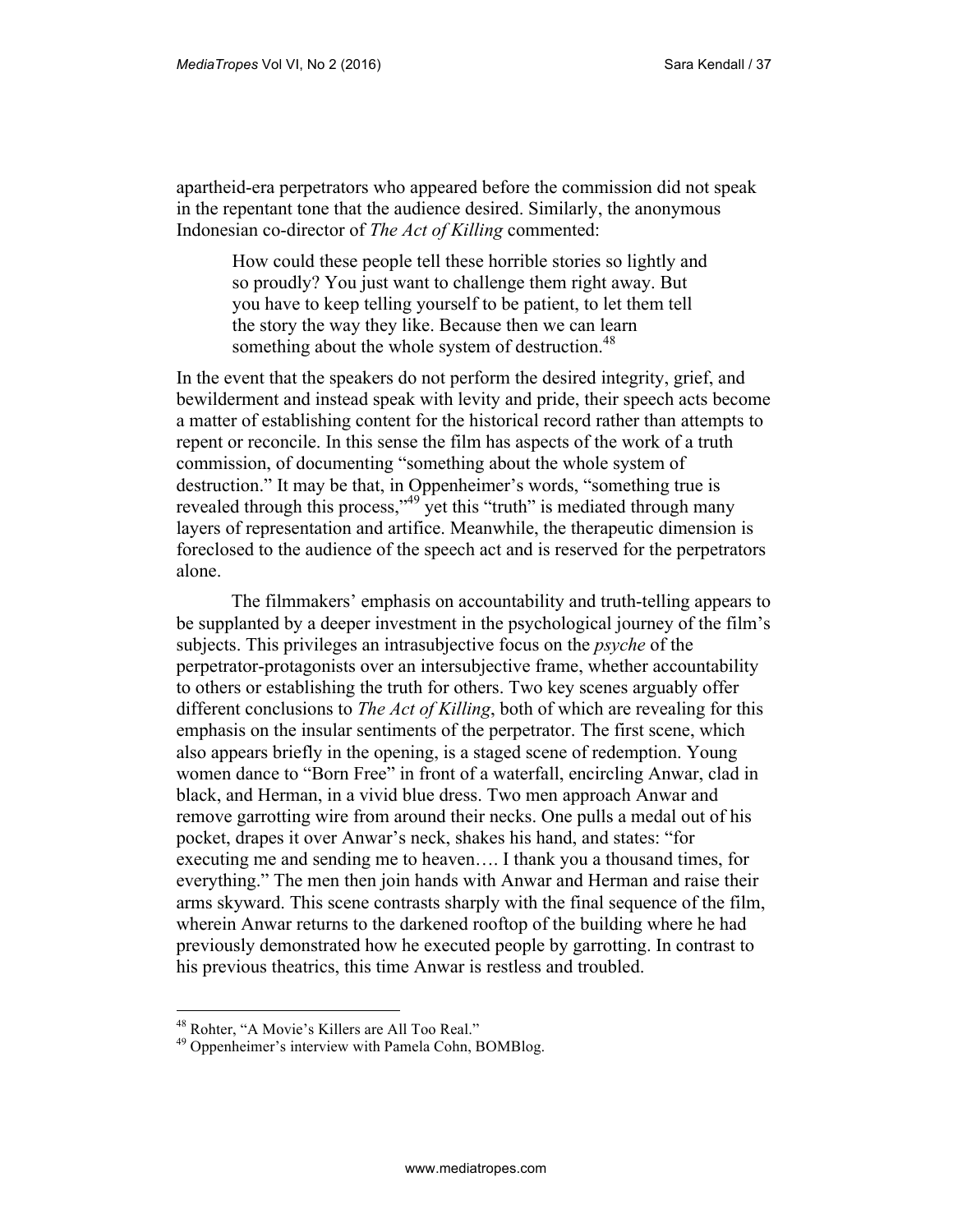"This is where we tortured and killed the people we captured," he explains, adding "I know it was wrong—but I had to do it." His breathing becomes more laboured and his body begins to shudder, and he retches violently. The scene drags on, with the camera lingering on the figure of Anwar retching, suspended at this threshold of abjection.

The two scenes suggest different moral conclusions for the perpetrators themselves. In the first we witness a staged spectacle of reconciliation and redemption, where the perpetrators have appropriated the voices of dead victims for their own egoic purposes. Yet what is depicted is a kind of inoperative reconciliation. The perpetrator constructs his own fantasy projection of forgiving victims; there is no intersubjective encounter, but rather a relation of self to self mediated by the psychic projection of an imagined other. By contrast, in the second scene we see how Anwar is unable to purge himself of his hauntings—the resolution or climax does not arrive, and he remains in a liminal state of apparent suffering. There is no catharsis to be had on the rooftop site where he committed his acts of killing.

In both instances, then, these scenes heavily emphasize the psychic desires or suffering of the perpetrators. The film's focus on their affect and sentiments is a symptom of what anthropologist Didier Fassin describes as "humanitarian reason": a moral economy where "[i]nequality is replaced by exclusion, domination is transformed into misfortune, injustice is articulated as suffering, violence is expressed in terms of trauma." $50$  In this economy, the second (moralistic) term is privileged over the first (political) term, and the language of suffering and trauma displaces the language of injustice and violence. Fassin argues that there is a corresponding epistemological shift among those who document violence and injustice, who are now "more sensitive to the subjectivity of agents and to the experience of pain and affliction."<sup>51</sup> Fassin illustrates how recourse to the concept of trauma makes it possible to expand the range of individuals who may be considered victims thus perpetrators can be drawn into the fold of suffering and traumatized subjects. $52$ 

Political theorists have noted the central role afforded to trauma and suffering in contemporary discourses of human rights and transitional justice. Wendy Brown claims that human rights "take their shape as a moral discourse centered on pain and suffering rather than a political discourse of

<sup>50</sup> Fassin, *Humanitarian Reason*, p. 7.

 $51$  Ibid., 6.

<sup>52</sup> Ibid., 218.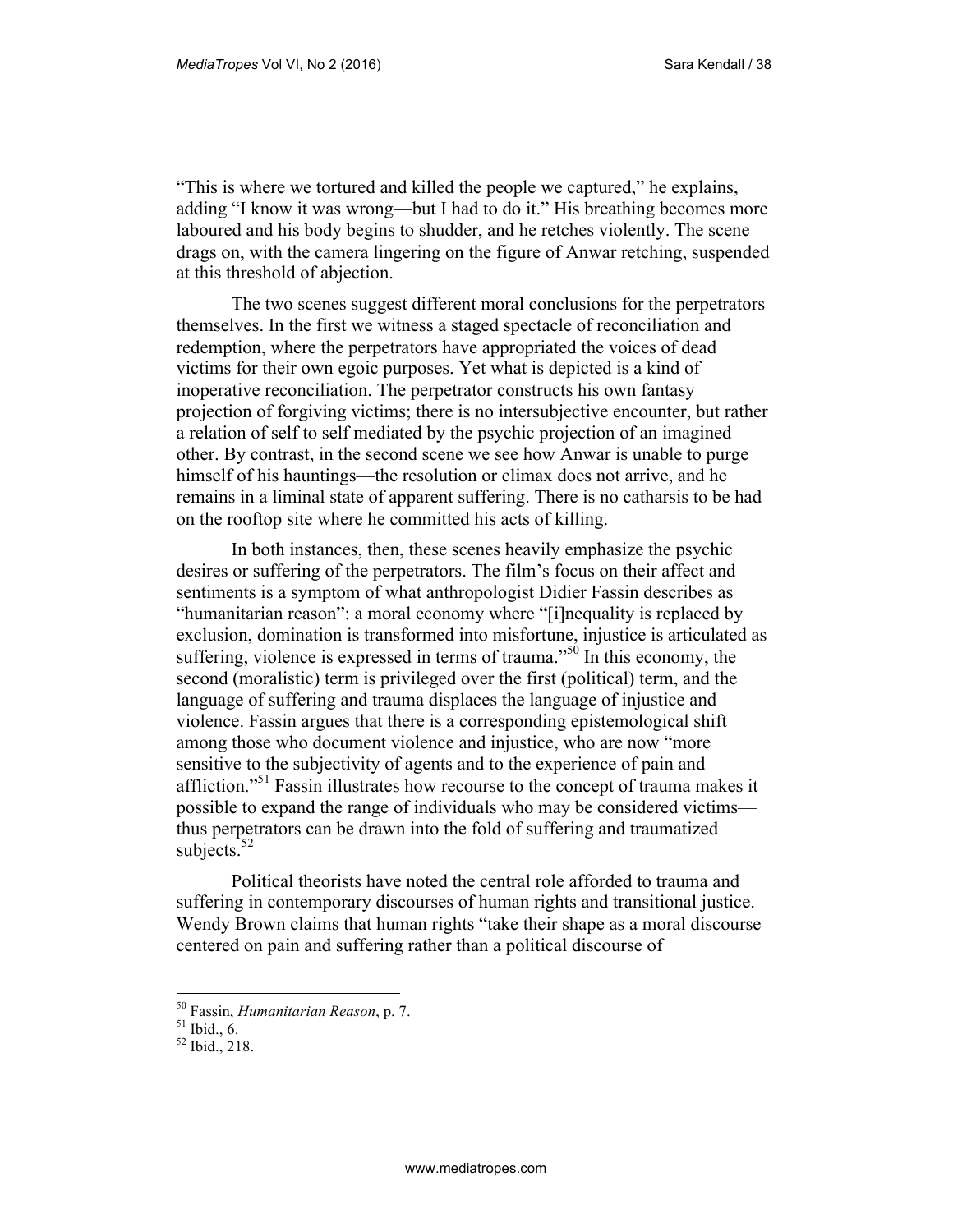comprehensive justice."<sup>53</sup> Robert Meister extends this critique of the apolitical moralism of contemporary human rights discourse by considering how it presents the relationships between different political subjectivities, whether perpetrators, victims, or conformists (bystanders to or beneficiaries of past regimes).<sup>54</sup> For Meister, the aspiration of human rights discourse "is that victims of past evil will not struggle against its ongoing beneficiaries after the evildoers are gone."<sup>55</sup> The project of human rights transforms a politics of struggle and popular resistance into an ethics of reconciliation, "with its ostensibly less political focus on compassion for bodies in pain.<sup>556</sup> What this means politically in transitional societies such as South Africa, Meister argues, is that invoking past or ongoing grievances—such as the gains that beneficiaries of past violence continue to enjoy in the present—disrupts the collective agreement that "evil" has passed.

In the vision of Indonesia represented through the film, the widely acknowledged "evil" appears to be the spectral threat of an imagined "communism" rather than the historical violence of the anti-communist purge in which Anwar and his supporters participated. There is no collective agreement that the events of 1965–66 require some form of reconciliation; indeed, as *The Act of Killing* points out, these acts continue to be publicly celebrated.<sup>57</sup> Unlike South Africa, then, Indonesia is not a transitional society, yet Meister's critique offers a vocabulary for understanding the complex political subjectivity of the film's main characters in addition to illustrating the shortcomings of "humanitarian compassion." The subjectivity of the film's protagonists is multiple: they are perpetrators as well as ongoing beneficiaries of past violence, enjoying the gains brought through their connections to the Pancasila Youth and, by extension, to the Indonesian state. Oppenheimer's interviews suggest an additional identity: they are also represented as traumatized subjects through their participation in these acts of killing.

<sup>&</sup>lt;sup>53</sup> Wendy Brown, "The Most We Can Hope For...': Human Rights and the Politics of Fatalism," *The South Atlantic Quarterly* 103 (2004), 453.

<sup>&</sup>lt;sup>54</sup> Meister's critique unfolds on two registers: ideologically ("as a continuation of the counterrevolutionary project") and theologically ("as a culmination of Paul's Judeo-Christianity") (Meister, *After Evil*, 314). Both ideological and theological positions advocate for the temporal deferral of justice by declaring "evil" to be in the past. <sup>55</sup> Ibid., 8*.* 

<sup>56</sup> Ibid.

<sup>&</sup>lt;sup>57</sup> In a "Special Dialogue" on Indonesian National Television presented in the film, the show's smiling host announces that "Anwar and his friends developed a new, more efficient system for exterminating communists, a system more humane, less sadistic, and without excessive violence … but you also just wiped them out!" to an applauding audience clad in Pancasila Youth uniforms.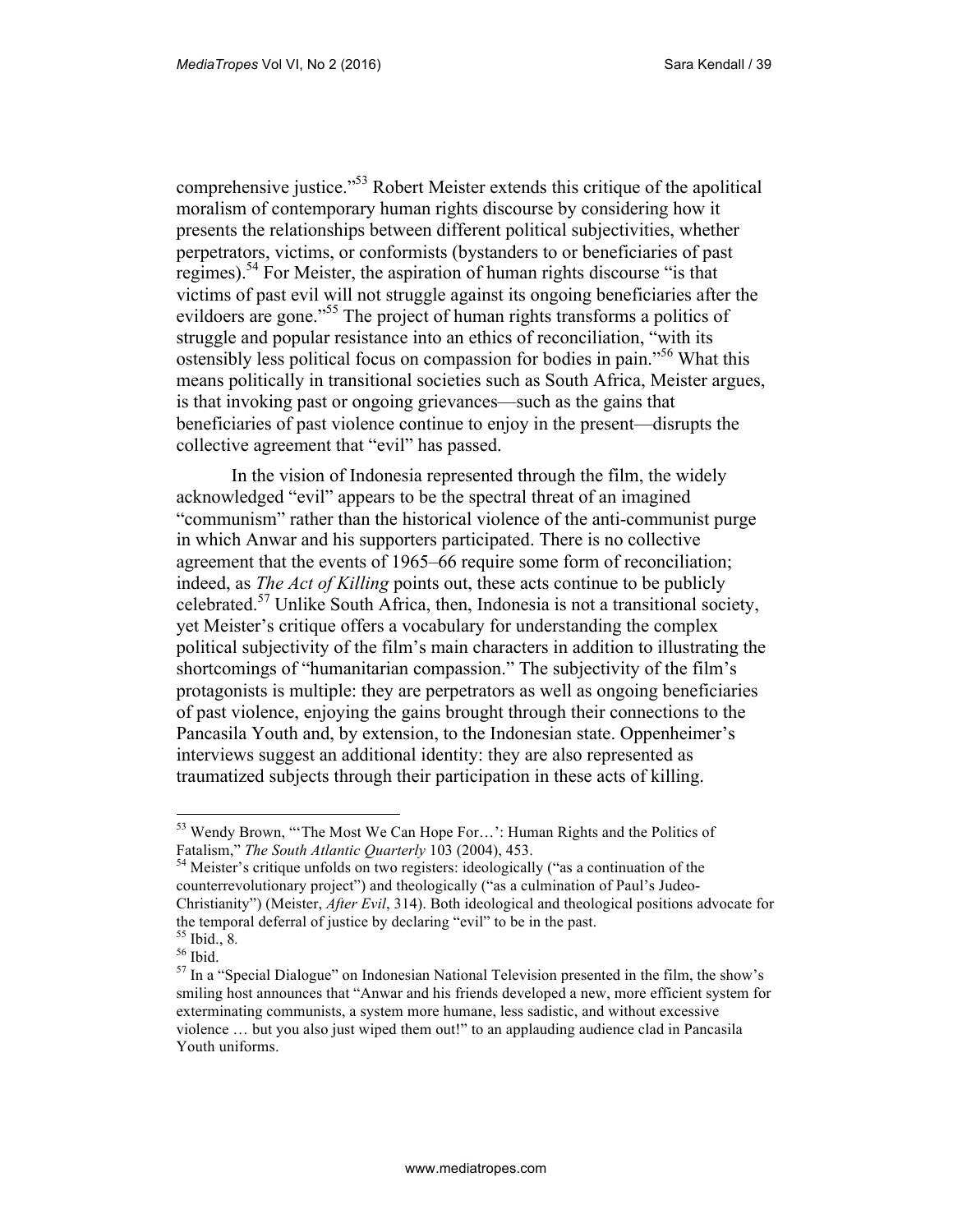Robert Meister is concerned with the political significance of intersubjective identification in contemporary human rights discourse and transitional justice. A key relationship is the beneficiary's identification with the (idealized and reconciled) victim as a mutual survivor of past violence, which serves to reassure the beneficiary that the (potentially *un*reconciled and aggrieved) victim will not demand compensation. In this way, Meister writes, "humanitarian compassion defends against the beneficiary's anxieties" through the beneficiary's identification with the reconciled victim.<sup>58</sup> Through a psychoanalytic reading, Meister shows how the self may be split in ways that project and incorporate other identities. The hostility a beneficiary would feel toward an external victim (who, if unreconciled, may appear as a threat) is instead directed toward an *internalized* victim. The suffering that the beneficiary may have wished upon another (or did not prevent from happening) becomes the beneficiary's own loss. The resulting melancholia of the beneficiary is a product of feeling an "ongoing and irreparable" loss that has been internalized: the beneficiary feels bad, "but in a good way, because he suffers *as though* he were someone else."<sup>59</sup> Freud's psychoanalytic account of melancholia is centered on the melancholic patient. By contrast, Meister is concerned with the political effects of beneficiaries producing an inner victim:

Identifying with and *as* the victim of the loss represses and perpetuates that patient's ambivalence about being, rather, a perpetrator or beneficiary. But the object of those negative feelings is nothing outside the beneficiary's unconscious mind. So we are not asked to consider *whose* primary loss the melancholic internalizes as his own loss or how this might affect ongoing relations with the real (external) loser. $60$ 

For Meister, these forms of psychic identification foreground the feelings of the "winners"—perpetrators and beneficiaries—rather than actual (sociopolitical) relations between those who benefited from past injustice and those who suffered. In humanitarian discourse, Meister argues, this helps to explain how compassion is a privileged affect: with compassion, melancholic feelings are transformed into pity for the "victimary object" that the beneficiary also identifies with and internalizes. But because this (internal) victim is a projection rather than an actual, aggrieved individual, such compassion is remarkably tenuous and can easily regress to paranoia when the external victim is encountered. The political effect of this form of humanitarian compassion is

<sup>58</sup> Meister, *After Evil,* 230*.* 

 $59$  Ibid., 223.

 $60$  Ibid.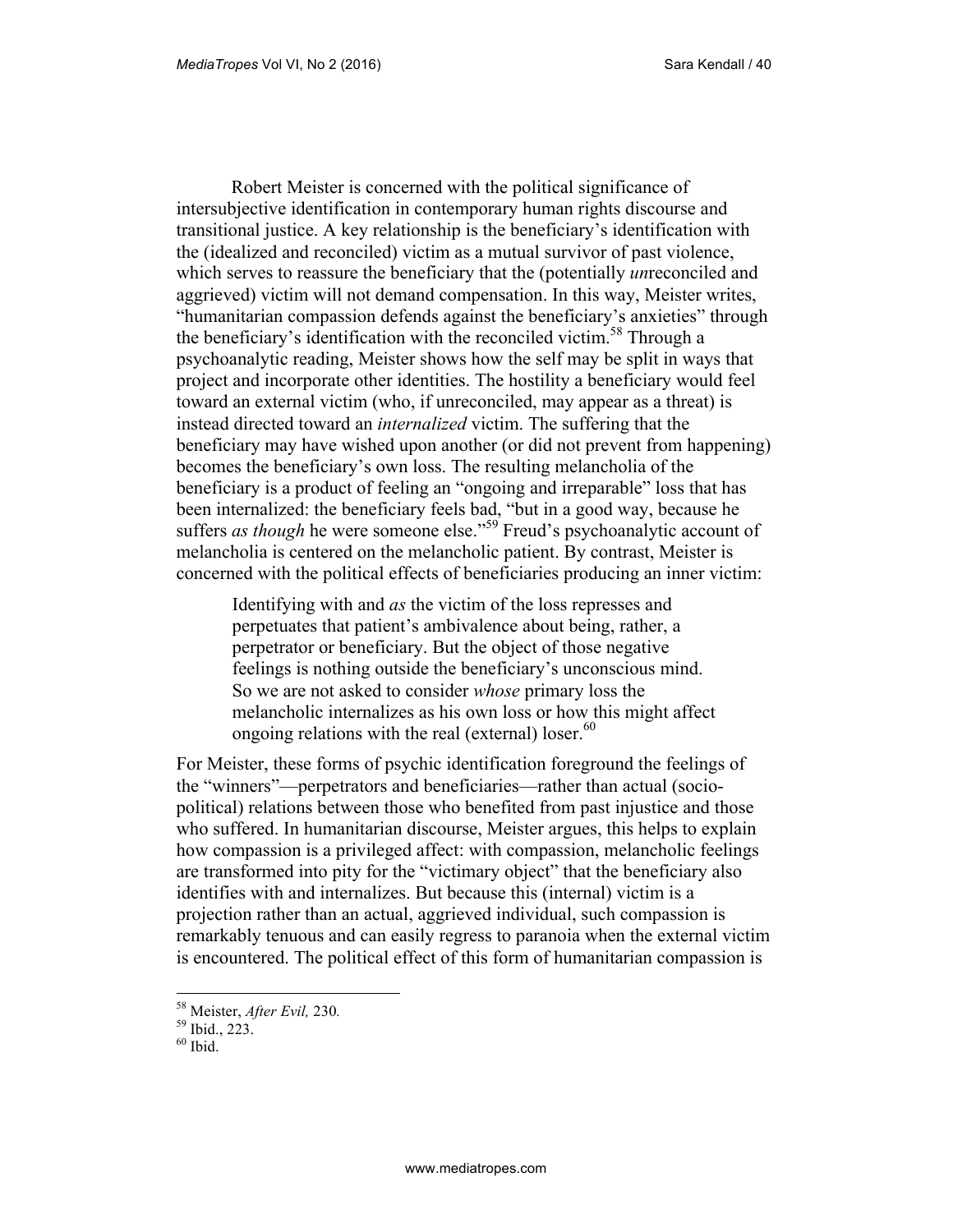to transform the beneficiary into a bystander, a witness to suffering, but a suffering that is still oriented toward preserving the psychic comfort of the beneficiary: "The *compassionate* bystander is no longer a beneficiary who *has* a victim; rather, he is the witness that his imaginary victim wants."<sup>61</sup> What Fassin identifies as the logic of "humanitarian reason" features heavily in Meister's diagnosis of "humanitarian compassion," where injustice is recast as suffering and bearing witness is taken to be a political act. Meister writes,

humanitarian compassion defends against the beneficiary's anxieties by constructing him as a viewer who can choose to insert himself into the picture viewed. Twenty-first-century humanitarianism *calls* the beneficiary a bystander in order to *re*call him as a witness who will *no longer* look away from those who still suffer. The new, affective bond to be created between them is made possible by an act of memory that makes compassion in the present *discontinuous* with the past.<sup>62</sup>

Meister's overarching concern is with the ways in which contemporary humanitarian discourse (including the language of human rights and transitional justice) forecloses the possibility of justice in the present by reconstituting these different political identities—perpetrators, victims, and collaborators—as survivors of past injustice united through a shared *ethos* of reconciliation. The moral economy of affect, identification, and empathy displaces a political analysis of enduring power imbalances and ongoing injustice.

I draw upon Meister's critique of humanitarian discourse because it helps to diagnose some of the presumptions of *The Act of Killing*'s approach to historical injustice*.* The film documents remorseless perpetrators and boastful paramilitaries, but it also archives the trauma of Anwar's psyche. Toward the end of the film, the perpetrators stage a *noir*-style scene where Anwar plays a communist victim of a garrotting and Herman plays his interrogator. With a blindfold over his eyes and Herman tugging at a wire around his neck, Anwar becomes visibly disturbed and his hand begins to shake. Herman stops and asks if Anwar can continue, and Anwar responds, "No. I can't do that again." Later, after Oppenheimer shows Anwar the waterfall scene, or what the filmmaker has referred to in an interview as "Anwar's vision of redemption,"<sup>63</sup> he asks to view the scene where he is strangled. He calls his young grandsons into the room to view it with him, instructing them to "watch the scene where grandpa

 $61$  Ibid., 226.

<sup>62</sup> Ibid., 230.

<sup>63</sup> Oppenheimer's interview with Pamela Cohn, BOMBlog.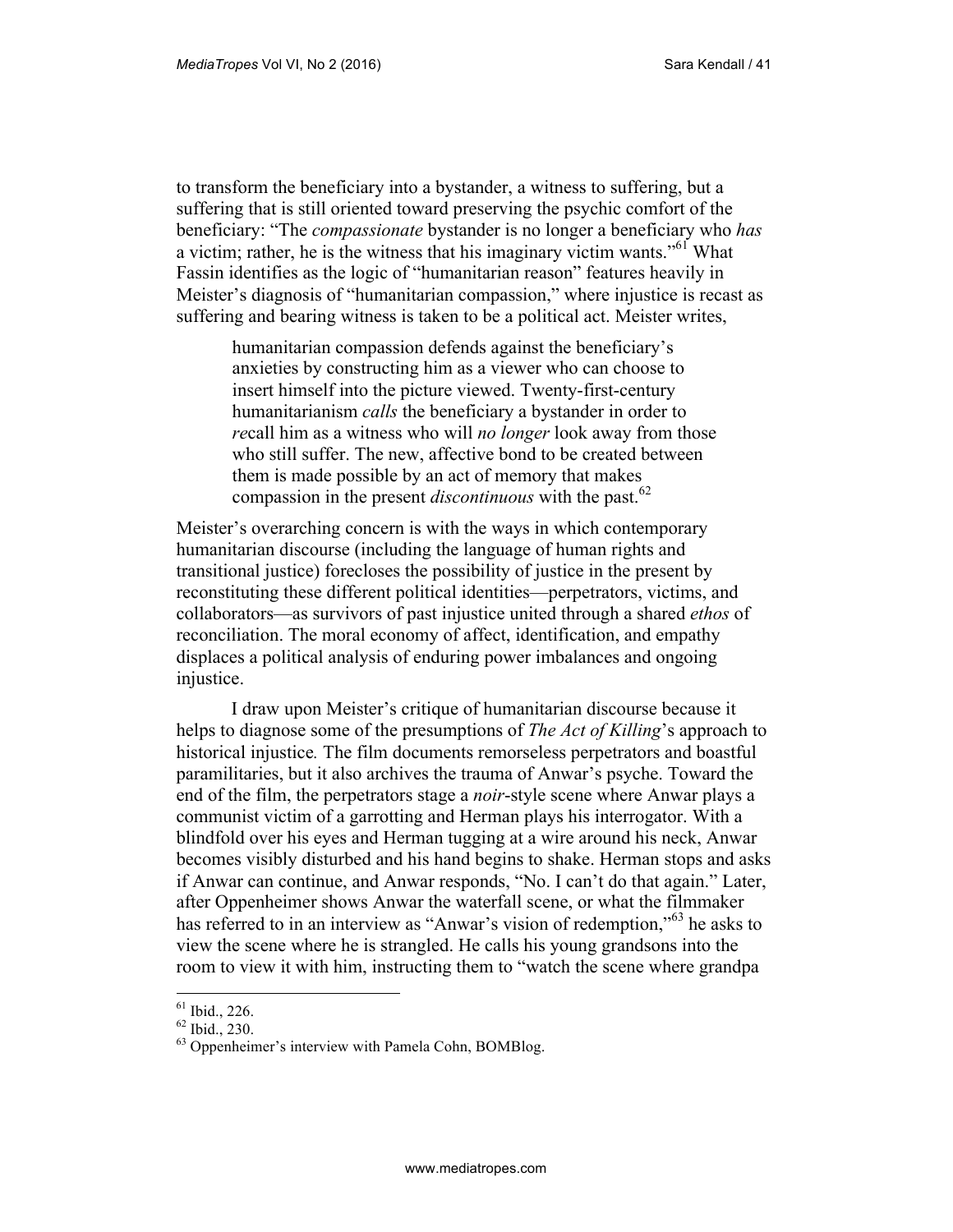is tortured and killed." After his grandsons leave, Anwar addresses the filmmaker (offscreen):

> **Anwar Congo**: Did the people I tortured feel the way I do here? I can feel what the people I tortured felt. Because here my dignity has been destroyed … and then fear comes, right there and then. All the terror suddenly possessed my body. It surrounded me, and possessed me.

> **Joshua Oppenheimer**: Actually, the people you tortured felt far worse—because you know it's only a film. They knew they were being killed.

> **Anwar Congo**: But I can feel it, Josh. Really, I feel it. Or have I sinned? I did this to so may people, Josh. Is it all coming back to me? I really hope it won't. I don't want it to, Josh.

Anwar claims to feel what his victims felt, asserting a kind of affective bond that suggests an effort to internalize the victim in the psychoanalytic framework described above. As not only a beneficiary of past violence but also as a direct participant in acts of killing, Anwar may have even *more* reason to internalize and thus "tame" the objects of his violence in an effort to overcome their persistent hauntings. When Oppenheimer contests this identification by invoking the *actual* victim, Anwar insists on this affective bond—"really, I feel it"—and expresses the paranoia of the perpetrator who fears revenge. This scene contrasts starkly with Anwar's "vision of redemption" before the waterfall, where reconciled victims thank him for redeeming them (sending them to heaven), in turn redeeming him from his "sin." It is in this latter scene where Anwar seeks to incorporate the projected internal victim, reconstituting himself as a compassionate witness and attempting to instantiate a symbolic break from the past. In this sense the film within a film employs the transitological tropes of reconciliation and bearing witness. Indeed, Oppenheimer describes these scenes of Anwar's psychic struggles and hopes for redemption as something to which the filmmakers and the film's audience should also bear witness:

At some point, as Anwar started to go more and more into his conscience and into his nightmares, I felt, somehow, that I was a fellow traveler with him through all this, into all those dark places. But I had to keep my eyes open in order to allow him to go through all this and just be with him on that journey, as a support, certainly, but more importantly, as a witness. That's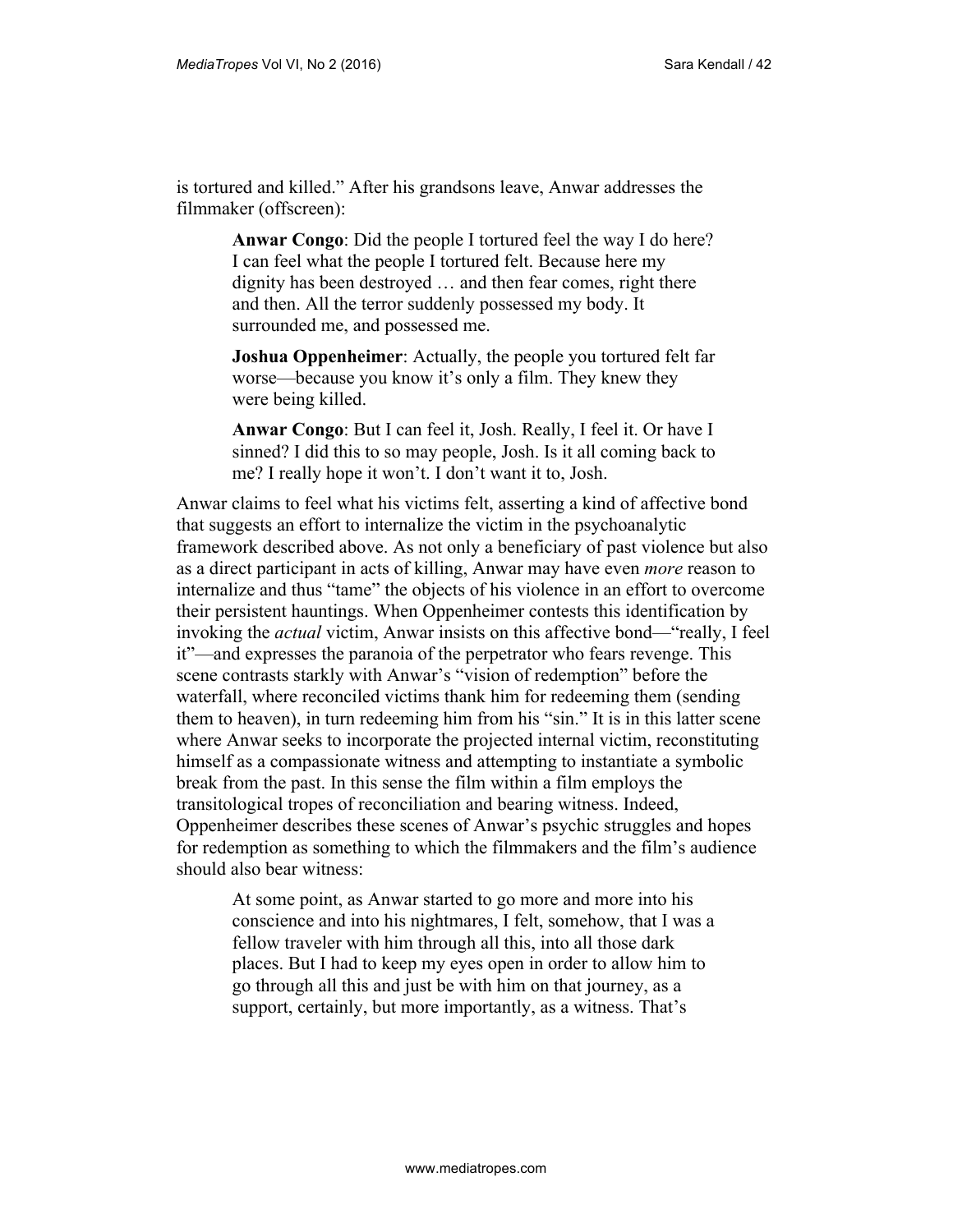how I felt more and more towards the end of making it and how one should feel towards the end of the movie.<sup>64</sup>

Read in relation to Meister's critique of "humanitarian compassion," we can see how injustice is recast here as suffering, and bearing witness is taken to be a moral imperative—we are hailed as well. The moral economy of affect, identification, and empathy displaces a political analysis of enduring power structures and ongoing injustice. Meister seeks to show how this logic forecloses the possibility of justice in the present by reconstituting these different political identities—perpetrators, victims, and collaborators—as survivors of past injustice through a shared *ethos* of reconciliation.

This critique of transitological sentiments within *The Act of Killing* reveals the overdetermined presence of the *psyche* and the relative absence of the *polis* within the film. Meister argues that the "moral error of justice-asreconciliation" is "to suggest that those who inflicted injury or benefited from it must focus on recovery and *self-*forgiveness."<sup>65</sup> Put another way, this "moral error" entails privileging the intrasubjective. Yet there may be a more liberatory potential for the film that extends beyond this inward orientation. In *The Emancipated Spectator*, Jacques Rancière claims that the disorientation we feel as spectators of intolerable images multiplies "folds and gaps, connections and disconnections" that "reframe relations between bodies" and "change the cartography of the perceptible, the thinkable and the feasible.<sup> $166$ </sup> Rancière suggests a different politics of the sensible based on the uncertainty of effects:

The images of art do not supply weapons for battles. They help sketch new configurations of what can be seen, what can be said and what can be thought and, consequently, a new landscape of the possible. But they do so on condition that their meaning or effect is not anticipated.<sup>67</sup>

*The Act of Killing*'s internal morality tale is a product of the narrative arc that its directors inscribed within it. But while this article has argued that the film's progressive potential is not to be found in its subjects' intrasubjective journeys, its uptake is indeterminate: indeed, it appears to sketch "a new landscape of the possible." The film has been invoked as evidence of army-sponsored paramilitary participation in the killings by Indonesian human rights groups who are lobbying the government for a truth and reconciliation commission. As

 $64$  Ibid.

<sup>65</sup> Meister, *After Evil*, 62.

<sup>66</sup> Jacques Rancière, *The Emancipated Spectator*, trans. Gregory Elliott (New York: Verso,

<sup>2011), 72.</sup>

<sup>67</sup> Ibid., 103.